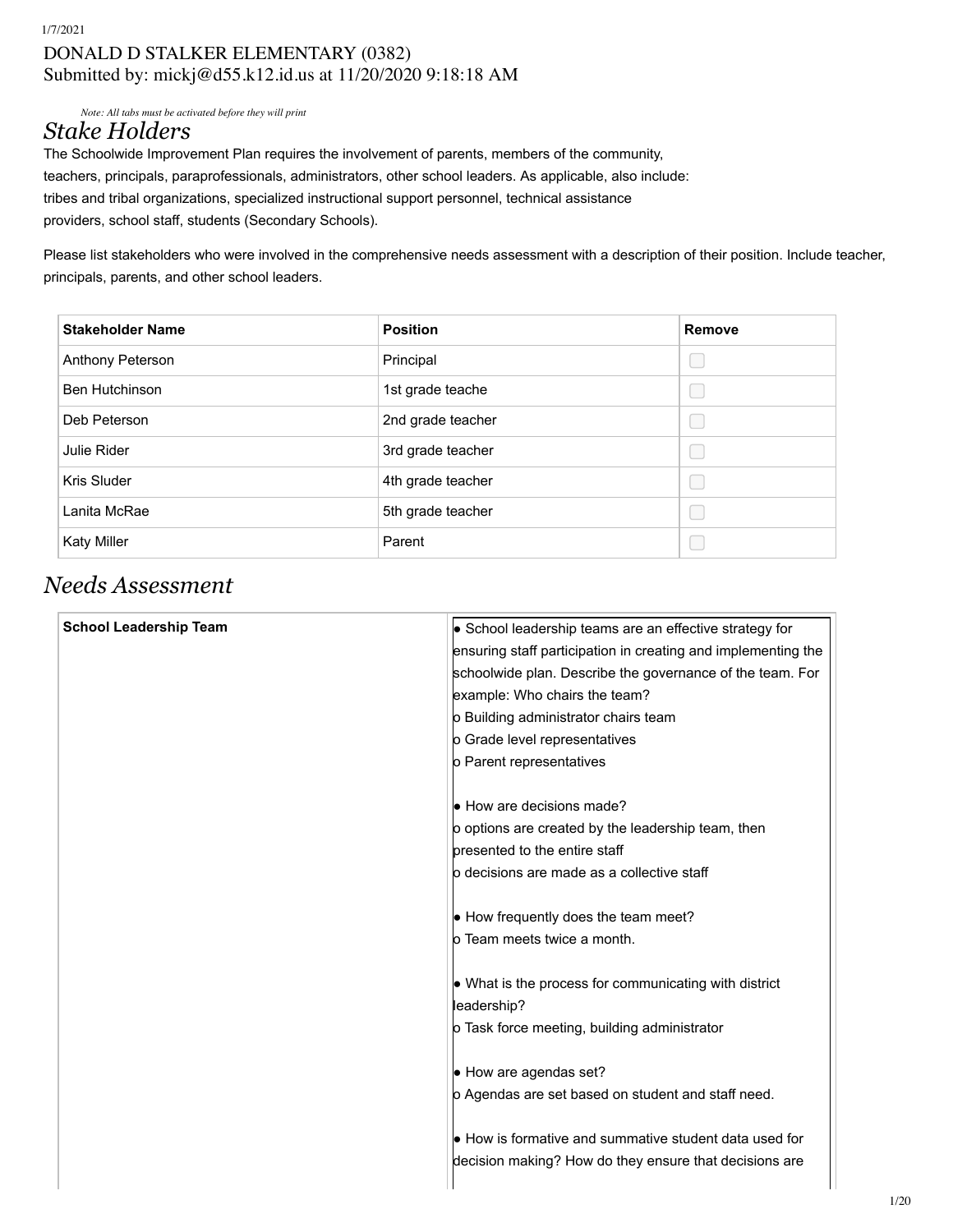| 1/7/2021                    |                                                                                                                                                                                                                                                                                                                                                                                                                                                             |
|-----------------------------|-------------------------------------------------------------------------------------------------------------------------------------------------------------------------------------------------------------------------------------------------------------------------------------------------------------------------------------------------------------------------------------------------------------------------------------------------------------|
|                             | evidence-based?<br>o Progress monitoring and Easy CBM benchmark testing.<br>Skill level progress monitoring and I-Station data is used to<br>create student intervention groups and drive instruction in HI<br>IMPACT classrooms.                                                                                                                                                                                                                           |
|                             | • Who is responsible for communicating with staff, families,<br>and other stakeholders?<br><b>b</b> building administrator and teachers                                                                                                                                                                                                                                                                                                                     |
|                             | Parent involvement policy is in place and at our leadership<br>meetings we seek parental input on how parent involvement<br>money will be spent. Monies are used for family engagement<br>activities that incorporate curriculum throughout the year.                                                                                                                                                                                                       |
|                             | Describe the school community demographics. Have there<br>been recent changes in the community, such as school staff,<br>administrator, and board changes; rising unemployment; etc.<br>which have adversely impacted the school community?<br>o Stalker is located in a lower economic neighborhood with a<br>large Hispanic and Native American population. Specific<br>data may be viewed by clicking on the following link.<br>https://idahoschools.org |
| <b>School and Community</b> | • What efforts have the school and/or district used in the<br>past three years to address these issues?<br>o School has implemented BATT, High Impact, parent<br>involvement days, Active Recess, Traveling Thursdays,<br>Civics and Social Emotional Learning Courses<br>o District has implemented community committees: calendar<br>and finance                                                                                                          |
|                             | The 2020-21 school year will include a new principal, and 4<br>hew certified staff members.                                                                                                                                                                                                                                                                                                                                                                 |
| <b>Academic Achievement</b> | Donald D. Stalker students are at risk and have scored<br>consistently below proficiency. Our students IRI fall to spring<br>average scale score change was less than the state average<br>and spring proficiency rate was less than 50%.<br>However, on the 2019 school report card, Donald D. Stalker<br>was listed as a "Goal Maker"; when meeting the annual<br>interim progress measure towards the state's long-term goal<br>in key indicators.       |
|                             | • What does the data suggest are strengths and<br>weaknesses in student learning?<br><b>b</b> Based on the data above it doesn't show student's<br>individual growth, due to high rate of student mobility which<br>can affect data.<br>o IStation tests the students in many aspects of reading,<br>vocabulary, spelling, and language skills. Because of the                                                                                              |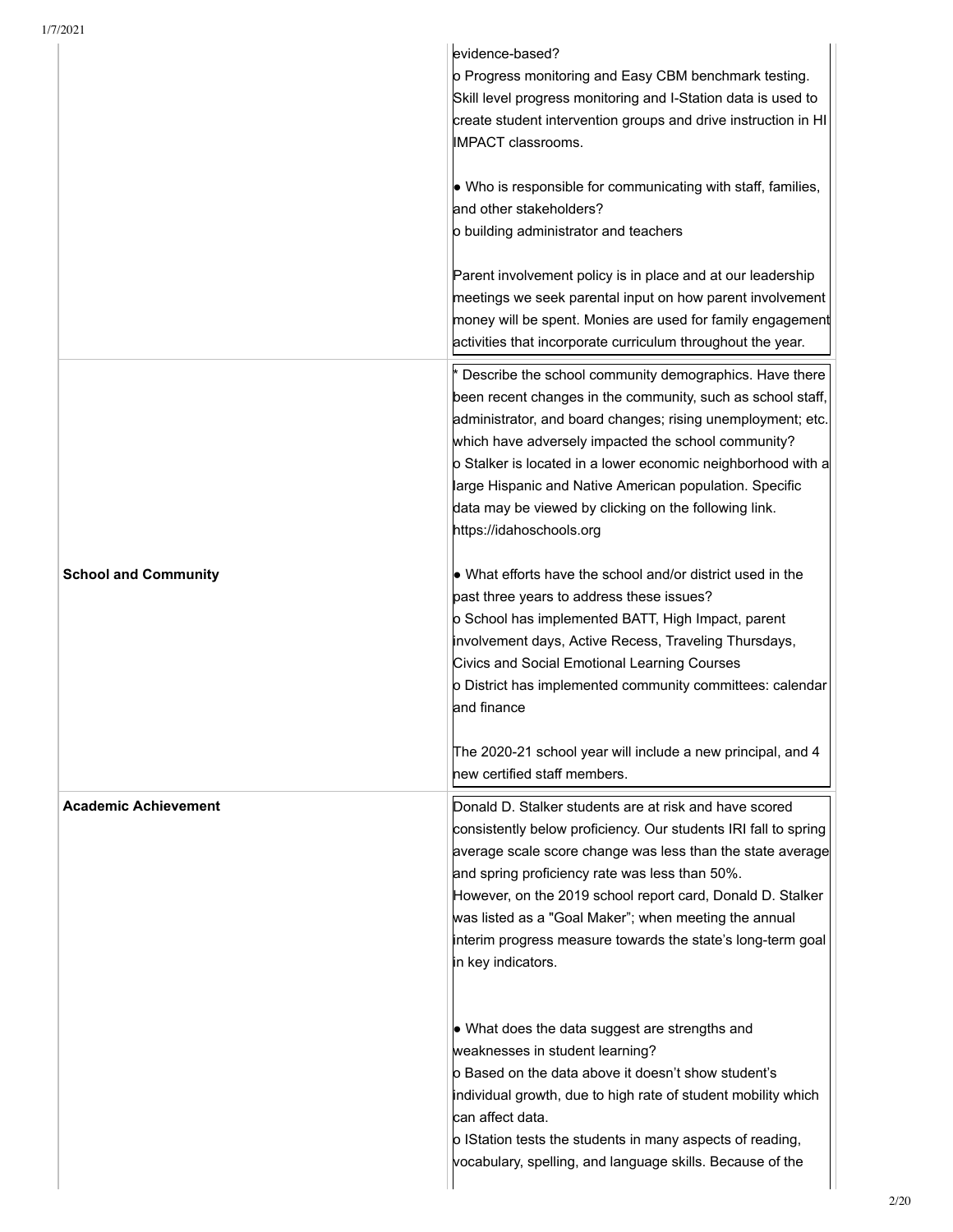| 1/7/2021                      |                                                                                                                                                                                                                                                                                                                                                                                                                                                                                                                                                                                                                                                                                                                                                                                                                                                             |
|-------------------------------|-------------------------------------------------------------------------------------------------------------------------------------------------------------------------------------------------------------------------------------------------------------------------------------------------------------------------------------------------------------------------------------------------------------------------------------------------------------------------------------------------------------------------------------------------------------------------------------------------------------------------------------------------------------------------------------------------------------------------------------------------------------------------------------------------------------------------------------------------------------|
|                               | adaptive curriculum, we are able to see more gaps in<br>student learning than ever before.<br>o Teachers need to monitor usage and behavior closely to<br>make sure students are completing tasks to the best of their<br>ability. We also need to teach test-taking strategies to all<br>grade levels.                                                                                                                                                                                                                                                                                                                                                                                                                                                                                                                                                     |
|                               | Process to identify root cause is: Milepost to look at previous<br>lyears data and interventions to track trends in individual<br>learning. Grade level universal screener, survey level<br>assessment to find skill level for students showing academic<br>gap. Weekly progress monitoring of those students identified<br>at risk. Teacher observations. Weekly data driven grade and<br>school PLC's.                                                                                                                                                                                                                                                                                                                                                                                                                                                    |
| <b>Student Learning Needs</b> | $\circ$ Stalker Elementary identified 3 key elements that<br>contribute to our lower test scores. 1: absenteeism 2: lack of<br>skills based intervention. and 3: Behavior. Using these three<br>elements as our target we have implemented the following:<br>1. BARK - Behavior Attitude Respect and Kindness, Grade<br>level activities bi weekly for students who qualify.<br>2. Traveling Thursdays (Currently suspended for mitigating<br>spread of Covid-19)<br>3. High Impact Interventions in reading, math.<br>4. Family Business<br>5. Active Morning Recess<br>6. Social Emotional Learning curriculum                                                                                                                                                                                                                                            |
| <b>Core Curriculum</b>        | Newly adopted curriculum for English Arts is Houghton<br>Mifflin Harcourt. This program is researched based and<br>approved by the State of Idaho. The core math program is<br>Envisions by Pearson. These programs will be delivered with<br>fidelity. This fidelity will be monitored by observations by the<br>building administrator.                                                                                                                                                                                                                                                                                                                                                                                                                                                                                                                   |
| <b>Core Instruction</b>       | Along with delivery of core instruction Stalker will developed<br>high impact intervention for students in reading, math and<br>language. Through individual student's data, students are<br>assigned teachers that will work with them on their learning<br>needs' level. Students are frequently assessed for progress.<br>Students may move groups according to their assessed<br>progress, or lack thereof. Teachers meet with her to make<br>any adjustments on student placement.<br>• What formative assessments do teachers use to<br>determine students' needs?<br>p Standards based checklist, Easy CBM, IStation, EnVisions<br>Topic Assessments, MobyMax, Imagine Learning<br>• How are students grouped for instruction (homogeneous,<br>heterogeneous, mixed)?<br><b>b</b> High Impact Groups: homogeneous<br>o In-class Groups: heterogenous |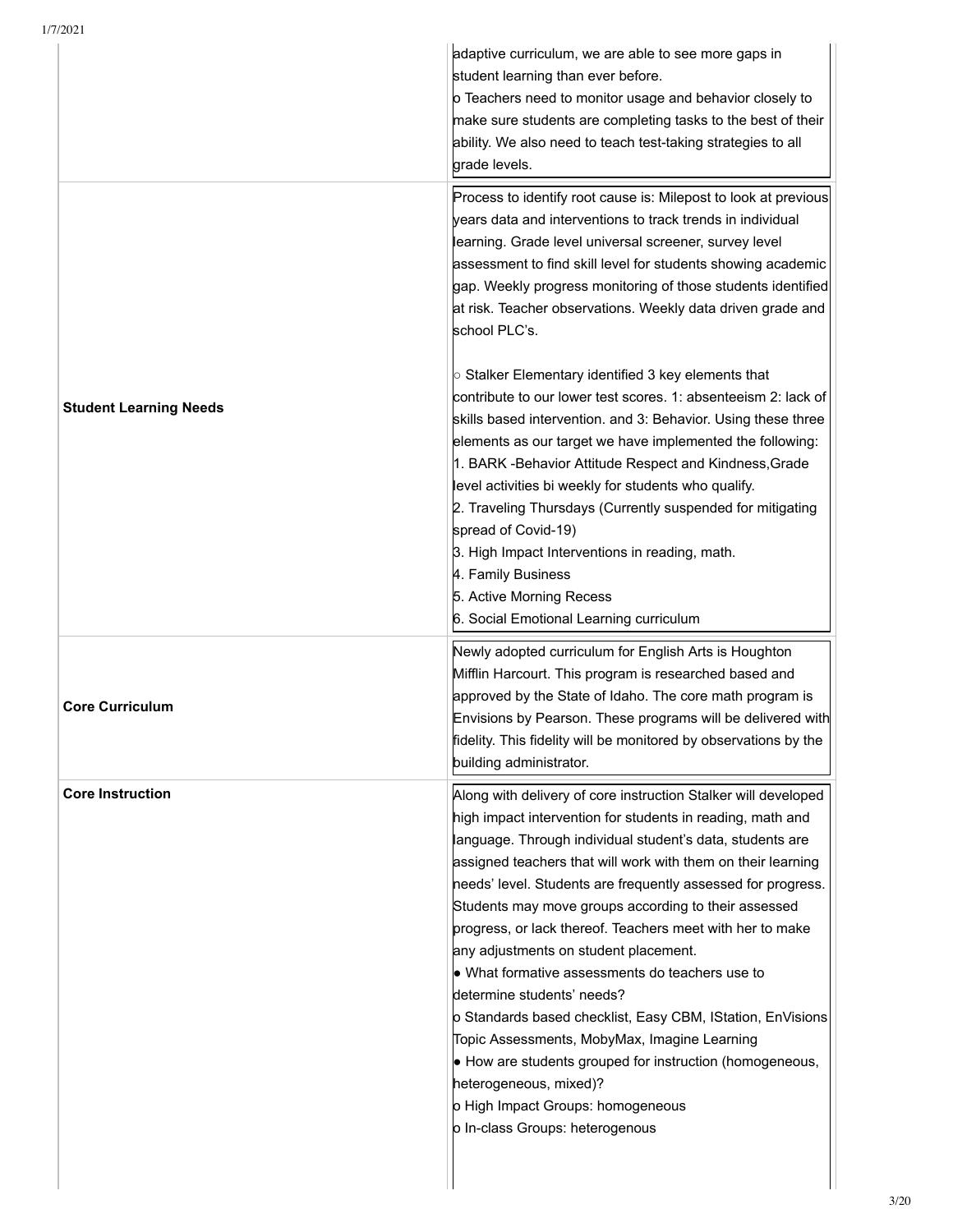| 1/7/2021                                  |                                                                                                                                                             |
|-------------------------------------------|-------------------------------------------------------------------------------------------------------------------------------------------------------------|
|                                           | • How are all students, including each subgroup of students,<br>provided with opportunities to meet proficient and advanced<br>academic achievement levels? |
|                                           | o Being a schoolwide Title I school we focus on ALL tiers of                                                                                                |
|                                           | instruction including the students performing above grade                                                                                                   |
|                                           | level. Because of our High Impact program we are more                                                                                                       |
|                                           |                                                                                                                                                             |
|                                           | efficiently meeting the needs of our advanced learners and                                                                                                  |
|                                           | we are tracking their growth as much as we are tracking our                                                                                                 |
|                                           | benchmark and below benchmark students. We utilize                                                                                                          |
|                                           | adaptive diagnostic curriculum.                                                                                                                             |
|                                           | o High Impact math, reading, and language classes                                                                                                           |
| <b>Alignment of teaching and Learning</b> | To what extent is teaching and learning articulated within                                                                                                  |
|                                           | grade levels?                                                                                                                                               |
|                                           |                                                                                                                                                             |
|                                           | $\circ$ The School District has created grade level curriculum                                                                                              |
|                                           | maps that are utilized by all teachers. PLC's are utilized to                                                                                               |
|                                           | articulate teaching and learning specifically within each                                                                                                   |
|                                           | grade level.                                                                                                                                                |
|                                           |                                                                                                                                                             |
|                                           | • Within subject areas?                                                                                                                                     |
|                                           | o Weekly Grade-level PLCs                                                                                                                                   |
|                                           | o Monthly school-wide PLCs                                                                                                                                  |
|                                           | o We have a tracking system that is color coded for each                                                                                                    |
|                                           | student that reflects their level of proficiency. Any student in                                                                                            |
|                                           | yellow or red is discussed weekly in our PLC meetings. Any                                                                                                  |
|                                           | student consistently in red or yellow that is not making gain                                                                                               |
|                                           | is then referred to our RTI team and they are monitored                                                                                                     |
|                                           |                                                                                                                                                             |
|                                           | through that team as well.                                                                                                                                  |
|                                           | • To what extent do grade level teachers collaborate about                                                                                                  |
|                                           | teaching and learning expectations across the grade?                                                                                                        |
|                                           | o Weekly Grade-level PLCs                                                                                                                                   |
|                                           | o Common collaboration is weekly.                                                                                                                           |
|                                           |                                                                                                                                                             |
|                                           |                                                                                                                                                             |
|                                           | $\bullet$ To what extent do students in the same grade/subject area                                                                                         |
|                                           | receive a consistent learning experience?                                                                                                                   |
|                                           | o grade-level standards are being met within each trimester.                                                                                                |
|                                           | o The standards expected to be taught at each grade level                                                                                                   |
|                                           | and in each classroom are mapped out with our curriculum                                                                                                    |
|                                           | map. Each trimester has specific standards that are                                                                                                         |
|                                           | expected to be mastered as reflected on our Mastery Based                                                                                                   |
|                                           | Report Card.                                                                                                                                                |
|                                           |                                                                                                                                                             |
|                                           |                                                                                                                                                             |
|                                           | • To what extent is teaching and learning articulated across                                                                                                |
|                                           | grade levels and subject areas?                                                                                                                             |
|                                           | o High Impact teachers communicate with each other weekly                                                                                                   |
|                                           | about students strengths and weaknesses. Students can                                                                                                       |
|                                           | move to areas of concern or strengths weekly.                                                                                                               |
|                                           |                                                                                                                                                             |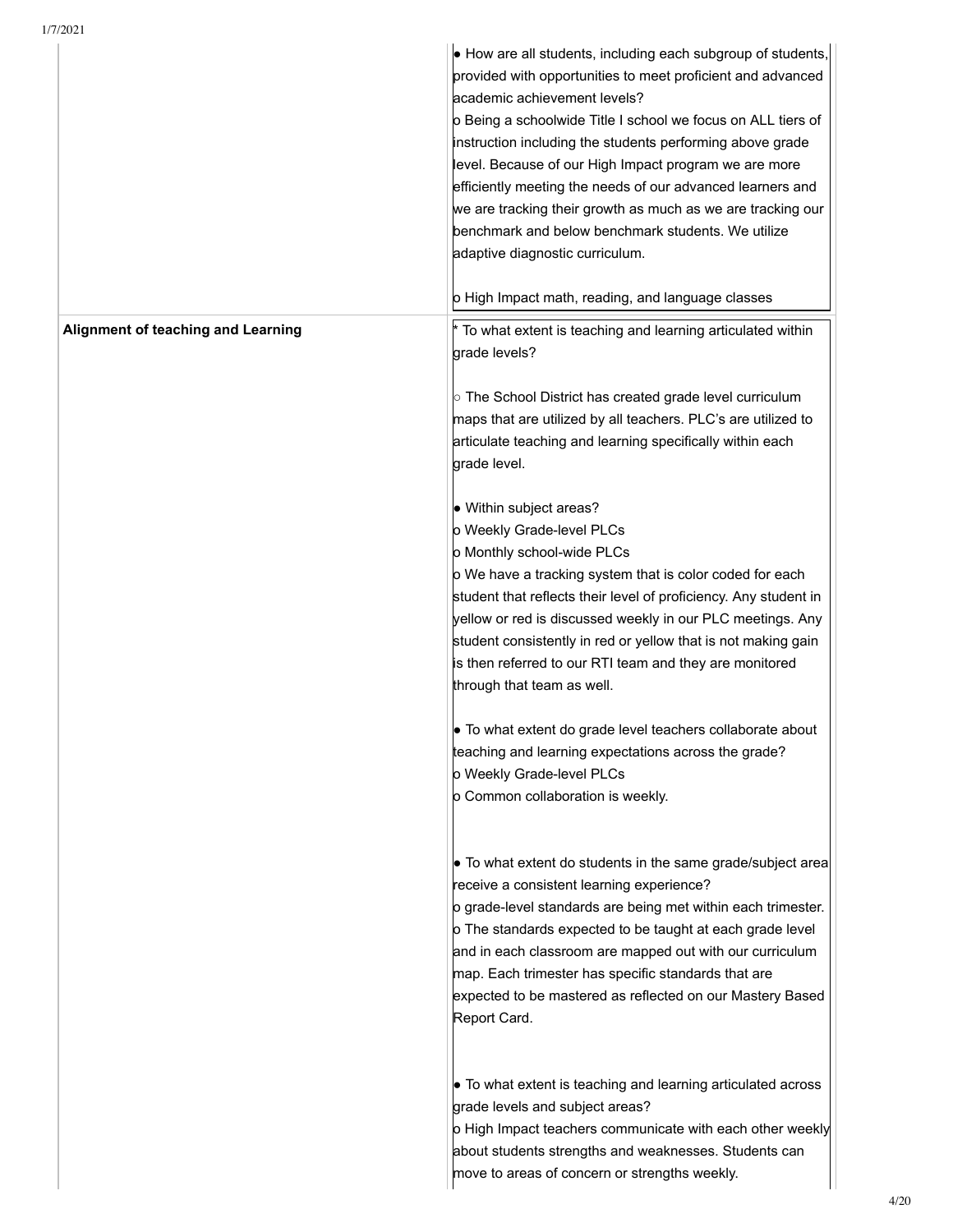| 1/7/2021                   |                                                                                                                                                                                                                                                                                                                                                                                                                                                                                                                                                                                             |
|----------------------------|---------------------------------------------------------------------------------------------------------------------------------------------------------------------------------------------------------------------------------------------------------------------------------------------------------------------------------------------------------------------------------------------------------------------------------------------------------------------------------------------------------------------------------------------------------------------------------------------|
|                            | • To what extent do content teachers from different grades<br>collaborate about teaching and learning progressions across<br>grade levels?<br>o During the 20-21 school year one Friday is designated as<br>staff professional development, and teacher collaboration<br>time. Three benchmark periods will require teachers from all<br>grade levels to collaborate and monitor student progress.                                                                                                                                                                                          |
| <b>Universal Screening</b> | $*$ Are all students screened to identify who needs additional<br>support?<br>o Yes, all students are screened shortly after the beginning<br>of the school year. High impact grouping is created using<br>this data. After a student has received core instruction as<br>well as interventions, and then continues to show need for<br>more support, this is addressed through RTI. Blackfoot<br>Cycle of Work<br>• Is there Kindergarten screening?<br>lo No                                                                                                                              |
|                            | • How often are students screened and when?<br>Benchmarks take place 3 times per year.<br>o K-3 students are screened through Istation as reflected<br>through the IRI. Additional screening takes place through<br>Easy CBM which also provides progress monitoring monthly.<br>o 4-5 students are screened through Easy CBM and Istation.<br>Progress monitoring is through IStation and Easy CBM.<br>o Students are screened the first Monday of every month.<br>o Once they have been identified as at risk, the student is<br>monitored weekly.<br>o Refer to Blackfoot Cycle of Work. |
|                            | What universal, evidence-based, reliable and valid<br>screening tools are used to identify students at risk? (in<br>ELA? in Math?)<br>o Easy CBM, IStation for ELA<br>o Easy CBM for Math<br>• Do the tools have defined cut scores for determining who<br>is at risk?<br>o Yes, national norms                                                                                                                                                                                                                                                                                             |
|                            | • Are different/additional measures used to identify students<br>who are English Learners and not achieving academically?<br>o Yes, Imagine Learning, WIDA, and IStation all have an<br><b>ELL</b> component<br>Students who are socially at risk and not achieving?<br>o. leadership team and counselor                                                                                                                                                                                                                                                                                    |
|                            | • Are there clear decision rules for determining accuracy of                                                                                                                                                                                                                                                                                                                                                                                                                                                                                                                                |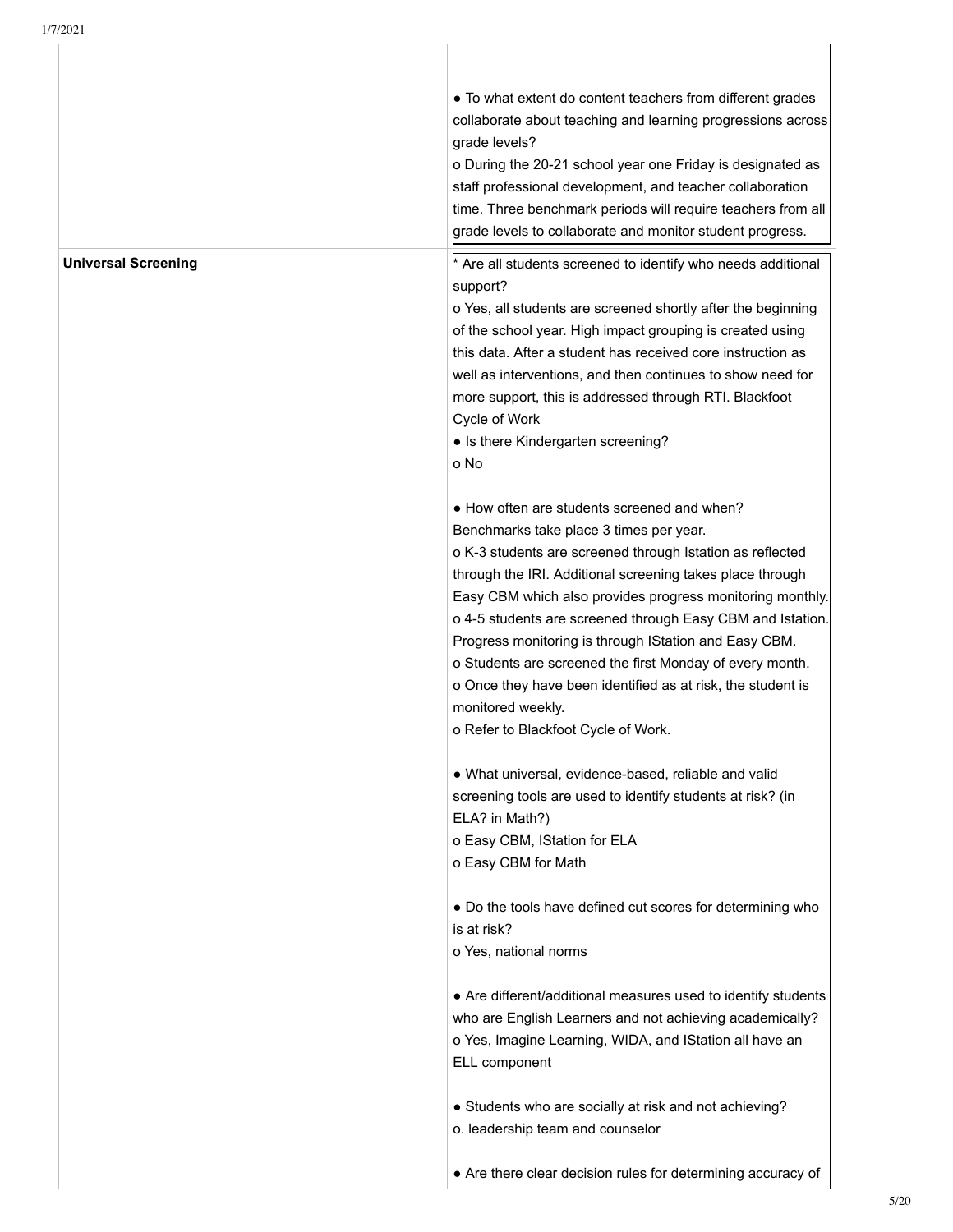| 1/7/2021                                             |                                                                                                                                                                                                                                                                                                                                                                                                                                                                                                                                                                               |
|------------------------------------------------------|-------------------------------------------------------------------------------------------------------------------------------------------------------------------------------------------------------------------------------------------------------------------------------------------------------------------------------------------------------------------------------------------------------------------------------------------------------------------------------------------------------------------------------------------------------------------------------|
|                                                      | decisions?<br>o Based on screeners, national norms are used to determine<br>bercentiles.                                                                                                                                                                                                                                                                                                                                                                                                                                                                                      |
|                                                      | • How are screening decisions reviewed to determine<br>accuracy and adjust decision rules or follow-up procedures<br>accordingly?<br><b>b Weekly PLCs; meetings with High Impact Teacher</b>                                                                                                                                                                                                                                                                                                                                                                                  |
|                                                      | • How is the information documented?<br>o Easy CBM, MilePosts, IStation Reports and standards-<br>based report cards                                                                                                                                                                                                                                                                                                                                                                                                                                                          |
|                                                      | • How is it shared with teachers, families, School<br>Leadership Team?<br>o Google Docs, Easy CBM graphs, Parent-Teacher<br>Conferences, Staff Meetings, PLCs, Infinite Campus                                                                                                                                                                                                                                                                                                                                                                                                |
|                                                      | • What are the follow-up procedures?<br>o Follow up is always done after student assessments at the<br>beginning of each month. The interventionist carefully culls<br>through the data with teachers, ensuring students are<br>properly placed in intervention groups that meet their needs.<br>The following are our specific tools:<br>o RTI Process, Increase progress monitoring,<br>documentation in MilePosts, Strategic Individual<br><b>Interventions</b><br><b>b</b> We document this process in MilePosts using the district<br>templates for educational support. |
| <b>Tiered Instruction and Academic Interventions</b> | In what areas are academic interventions provided? How<br>often?<br>o Reading, Math<br>o 90 minutes of both math and language High Impact<br>intervention are provided to each student a week.<br>o 90 minutes of reading High Impact intervention is provided<br>to each student a week.                                                                                                                                                                                                                                                                                     |
|                                                      | $\bullet$ To what extent are tiered interventions used to focus on<br>foundational skills that support students' progress in core<br>instruction?                                                                                                                                                                                                                                                                                                                                                                                                                             |
|                                                      | o This is the basis of our reinvention of our approach to<br>teaching. Our foundation is addressing student learning<br>heeds within the three tiers. We have made a fundamental<br>shift in addressing students' core instruction and learning.                                                                                                                                                                                                                                                                                                                              |
|                                                      | • How are tiered interventions coordinated to support<br>student progress in core instruction?                                                                                                                                                                                                                                                                                                                                                                                                                                                                                |
|                                                      | <b>b</b> Tiered interventions are coordinated throughout the<br>school. Detailed planning is conducted to ensure students                                                                                                                                                                                                                                                                                                                                                                                                                                                     |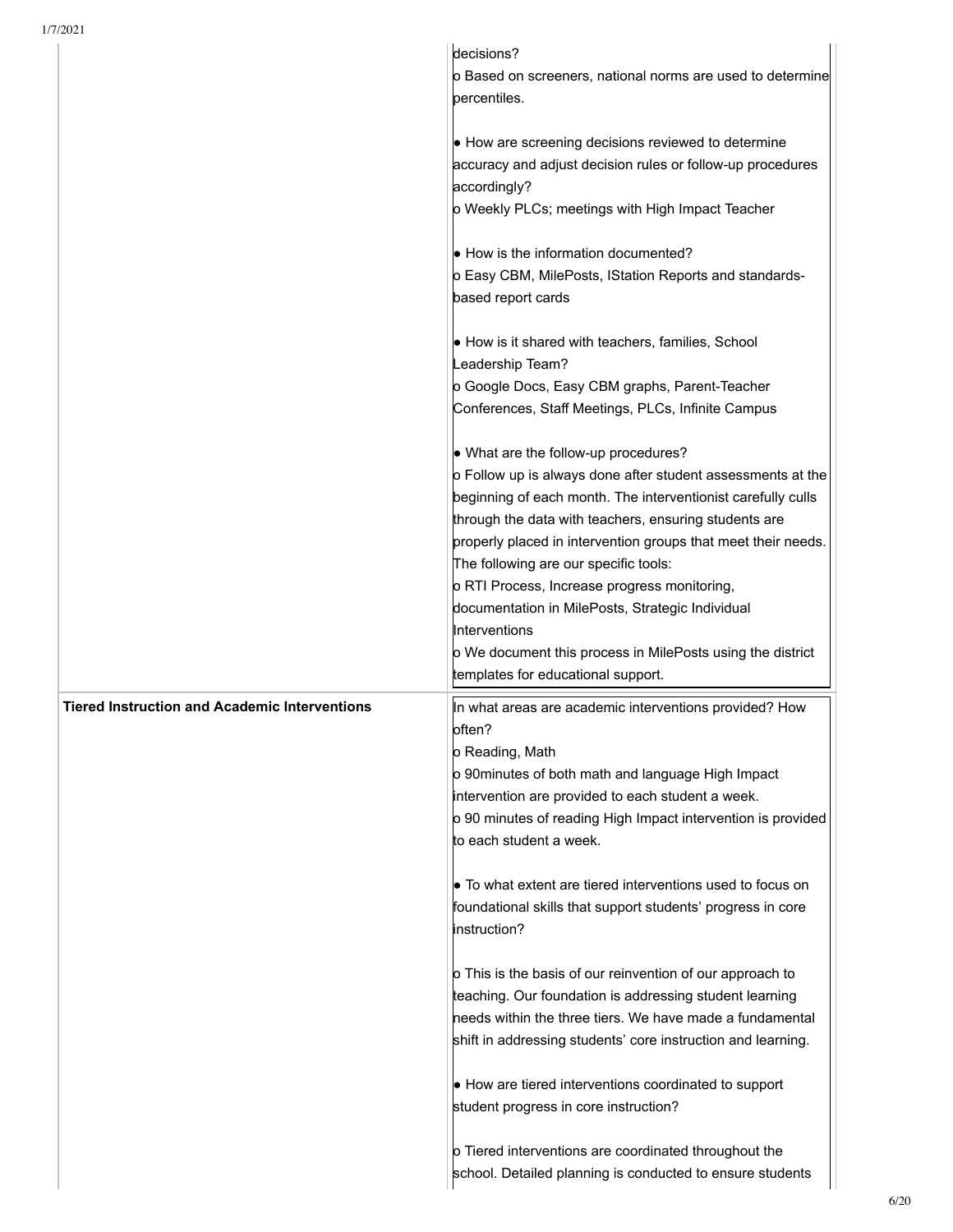are placed in high impact groups that address their specific needs. Teachers no longer only teach students in their assigned grade levels but teach students in their specific assigned impact level. In this way, Stalker can address students needing support and students needing extension.

 $\bullet$  Are the interventions pull-out or push-in?

 $\sigma$  Push in, currently with the intention to move to a walk to intervention model (High Impact).

• What is the size of the groups?

o Below grade level groups are kept small, for more individual attention. As students' skills are improving and they are moving to more challenging groups, the "top" groups are becoming larger. We have found the need to combine some lower level groups in math and create more advanced math classes.

• What evidence-based programs and instructional practices are used for interventions? In ELA? In math? HMH -ELA EnVisions -MAth

o All the programs utilized are in the curriculum diamonds created by the District.

• To what extent do these programs demonstrate efficacy with target populations

b Using the "What Works" Clearinghouse as a guide, we chose programs that have strong efficacy with student achievement.

o Each program provides assessment, reteach, ESL accommodation and intervention and differentiated **l**instruction.

 $\bullet$  How do the interventions support the needs of students from diverse cultural and linguistic backgrounds?

o As all students receive high impact instruction in reading, math, this is addressed better than in the past, and these groups are small. We have an EL para pro working with these students in nearly one-on-one settings, four to five times each week.

• How is explicit instruction used? Donald D. Stalker Elementary uses the instructional methods (I Do, We Do, You Do)

o Teachers use structured, systematic methods to teach specific academic skills during High Impact groups.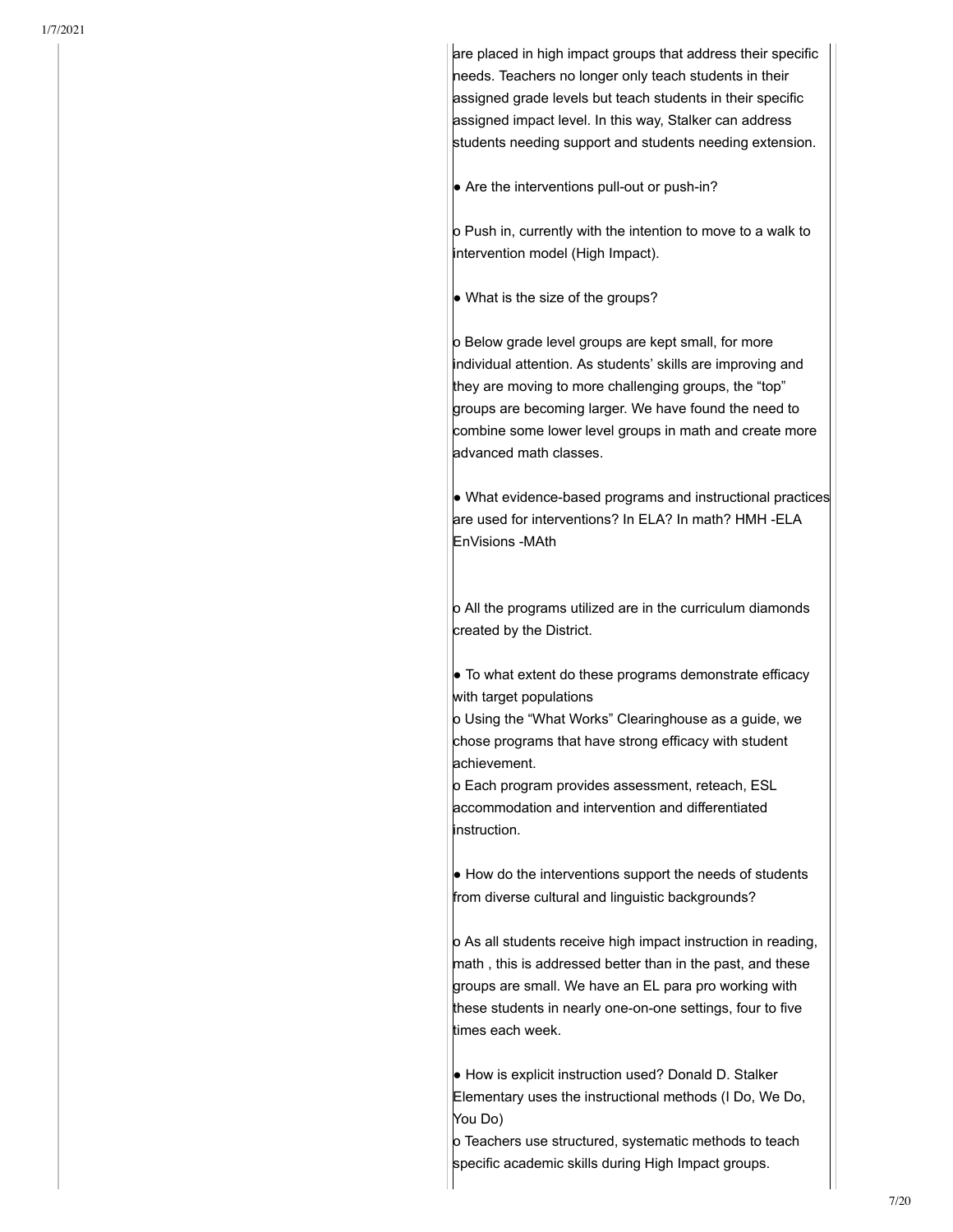**Learning Time** 

| • Who provides tiered interventions (teachers,                         |
|------------------------------------------------------------------------|
| paraprofessionals, Title I teacher, volunteers)?                       |
|                                                                        |
| o Teachers and paraprofessionals                                       |
| • If tiered interventions are provided by an instructional             |
| paraprofessional, who will plan the instructional activities           |
| and who will evaluate the achievement?                                 |
| lo NA                                                                  |
| • How is progress monitored? What tool is used?                        |
| <b>b</b> It is monitored monthly by the Intervention teacher, with     |
| assistance from classroom teachers.                                    |
| o IStation and Easy CBM, as well as chapter tests within the           |
| curriculum.                                                            |
| • What decision rules are used for determining how                     |
| progress is being made, when a student needs an                        |
| instructional change or may be referred to more intensive              |
| supports?                                                              |
|                                                                        |
| <b>b</b> Students needing intervention for skill deficits are provided |
| an 8 wks intervention plan. If progress is not adequate, an I-         |
| Plan is created. The RTI helps create the plan based on                |
| what the student is currently doing. New intervention goals            |
| are set using Easy CBM for a rate of improvement. Weekly               |
| monitoring is provided for I-Plan students. If adequate                |
| progress over time is insufficient, the RTI team determines if         |
| the student should be tested and considered for placement              |
| in the Resource Room Program.                                          |
| • How often does progress monitoring take place? Who                   |
| participates in the process? Which students receive                    |
| progress monitoring?                                                   |
| o Monthly for regular education students, weekly for                   |
| students with an I-Plan. All teachers participate when it              |
| involves their own students.                                           |
| <b>b</b> ALL students are progress monitored by their homeroom         |
| teacher every other week and data is tracked by the                    |
| teachers.                                                              |
| lo All students are benchmark monitored at least 3 times a             |
| year.                                                                  |
| * What is the school schedule?                                         |
| Stalker School Schedule 2020-21                                        |
| Donald D. Stalker operates Monday through Thursday 7:55-               |
| 3:10                                                                   |
|                                                                        |
| p. There were several new scheduling techniques                        |
| implemented this school year to promote more instruction               |
| time. It continues to be adjusted as needed.                           |
|                                                                        |
| $\bullet$ Is there a master schedule that includes intervention and    |
| extension?                                                             |
|                                                                        |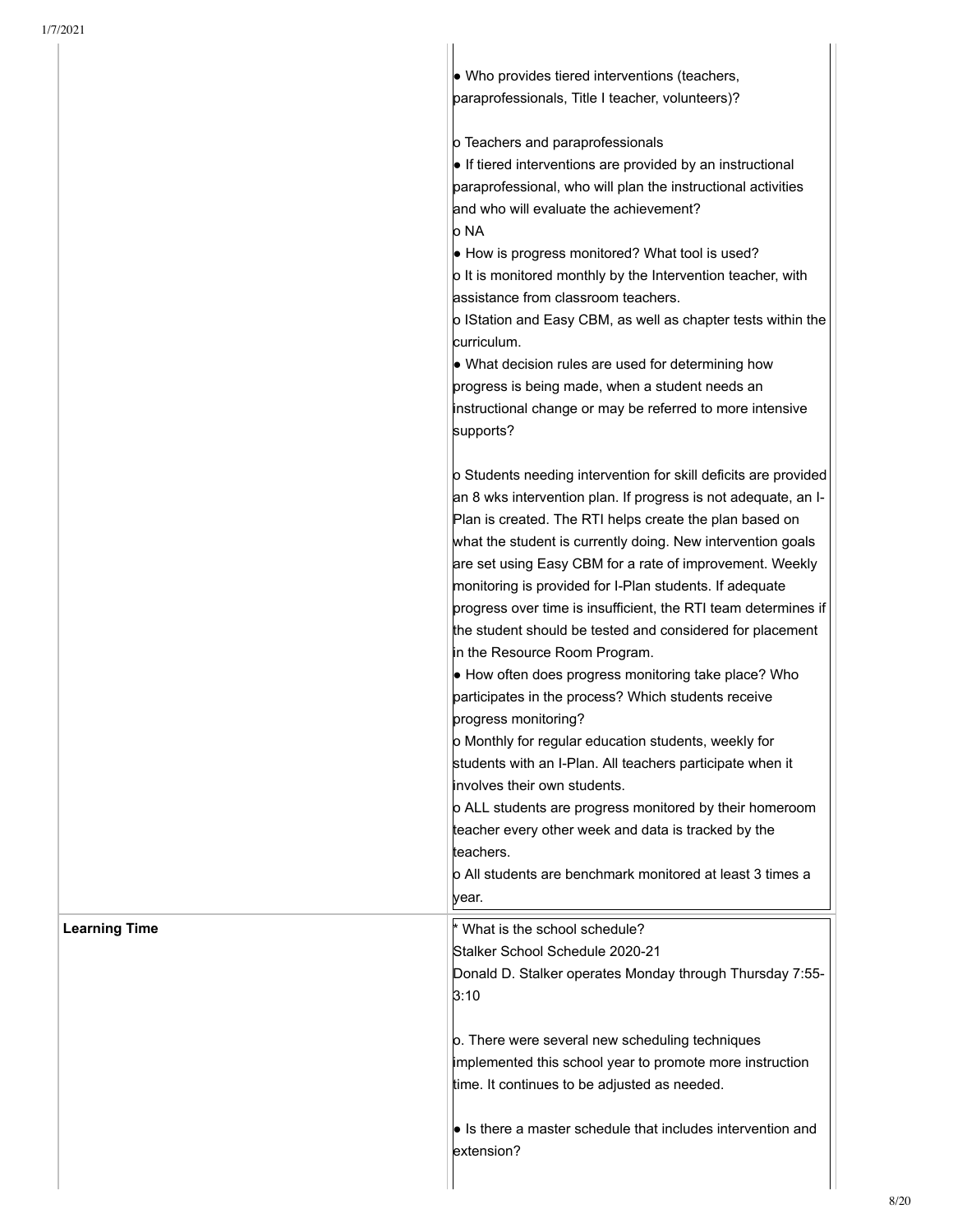o Yes. This is included in our regular schedule and allows for school-wide intervention in reading, math and grade level social emotional learning (SEL).

• Are there extended learning opportunities for students who are having difficulty attaining proficiency in grade level standards?

o Yes. Stalker provides High Impact Interventions in reading, math.

• Are there extended learning opportunities to provide access to a well-rounded education?

o Yes. These opportunities are addressed through Family Meetings, , SEL (Social Emotional Learning) 30 minute Tuesdays, Active Recess 1st recess, BARK Thursday, and grade level curriculum instruction.

 $\bullet$  Are there extended learning opportunities to provide access to an enriched and accelerated curriculum?

 $\circ$  Yes. Enrichment and acceleration are included in the High Impact Instruction two times a day.

. If so, how is it built into the daily/weekly schedule? (How many minutes and how many times per week? In what content areas?)

o It is part of the entire spectrum of High Impact Instruction. It is built in daily. Students in the GATE Program are provided extra instruction weekly with the school's facilitating GATE teachers, which cover a range of content areas and special activities arranged with our GATE students districtwide.

• How will it be determined who will participate in extended learning time?

o All students receive extended learning time in their High Impact Instruction.

• Will all students who participate in extended learning time also have daily access to grade-level content standards?

o Yes. This instruction takes place in their regular classroom by their grade-level teacher.

• How will staff know that the extended learning time is enough?

o Through progress monitoring and various assessments.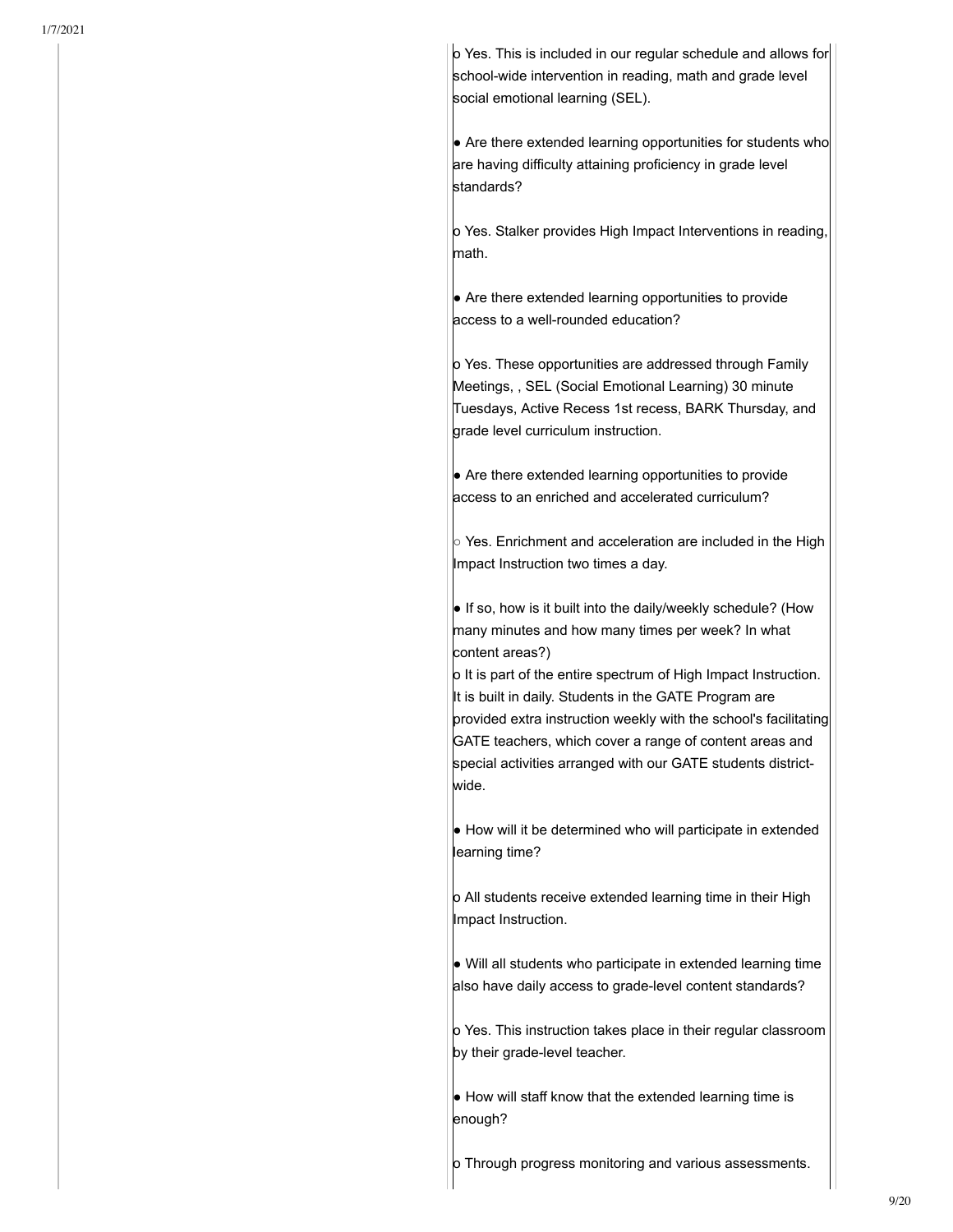|                                              | • Is summer school part of the intervention process?<br>o No. Funding is not available for summer school.                                                                                                                                                                                                                                                                                                                                                                                                                                                                                                                                                                                                                                                                                                                                                                                                                                                                                                                                                                     |
|----------------------------------------------|-------------------------------------------------------------------------------------------------------------------------------------------------------------------------------------------------------------------------------------------------------------------------------------------------------------------------------------------------------------------------------------------------------------------------------------------------------------------------------------------------------------------------------------------------------------------------------------------------------------------------------------------------------------------------------------------------------------------------------------------------------------------------------------------------------------------------------------------------------------------------------------------------------------------------------------------------------------------------------------------------------------------------------------------------------------------------------|
| <b>Non-Academic Student Needs</b>            | $\circ$ We are able to offer additional counseling services, art,<br>crafts, academic enrichment, cultural activities, technology<br>enrichment, and extended academic support. Nutrition and<br>healthy lifestyles are supported by outside entities providing<br>classes and programming. We offer mentoring through peer<br>tutors and guest specialists.                                                                                                                                                                                                                                                                                                                                                                                                                                                                                                                                                                                                                                                                                                                  |
| <b>Well-rounded Education</b>                | $\circ$ STEAM activities are done during Traveling Thursday<br>(once covid restrictions are lifted) as well as addressed<br>during class time. PE and Music are weekly. Library skills<br>are weekly. Computer keyboarding is taught weekly. DARE<br>is provided to all 5th grade students by a Resource Officer<br>for 12 weeks. Idaho History is a required class that all 4th<br>grade students are enrolled in during one of the Traveling<br>Tuesday sessions. Other required Traveling Tuesday<br>classes implemented this year are the following: 1st grade-<br>Health; 2nd grade-Menu Math; 3rd grade-Geography; and<br>5th grade-Science. One a month for 30 minutes all students<br>have a class based on social emotional learning (SEL).                                                                                                                                                                                                                                                                                                                          |
| <b>Additional Opportunities For Learning</b> | Not applicable in an elementary school.                                                                                                                                                                                                                                                                                                                                                                                                                                                                                                                                                                                                                                                                                                                                                                                                                                                                                                                                                                                                                                       |
| <b>School Transitions</b>                    | $\circ$ Stalker staff are included in the transition/IEP meetings of<br>preschool students from the district's Vaughn Hughie Center.<br>$\circ$ Stalker's kindergarten teacher and principal are invited to<br>the ShoBan Headstart transition dinner in the spring of each<br>year.<br>• If you are an elementary, what process or activities do you<br>conduct to assist elementary students in successfully<br>transitioning from elementary to middle school?<br>o In the spring of each year transition meetings are held for<br>all special education students moving from the 5th grade<br>into our 6th grade center.<br>o The sixth grade counselor visits the 5th grade classrooms<br>each spring to help 5th grade students transition in the fall.<br>o 5th grade teachers complete student lists with criteria<br>identifying individual student needs for 6th grade.<br>• If you are a middle school, what process or activities do<br>you conduct to assist middle school students in successfully<br>transitioning from middle school to high school?<br>lo NA |
| <b>Professional Development</b>              | What opportunities are in place (e.g., professional learning<br>communities) to help teachers:                                                                                                                                                                                                                                                                                                                                                                                                                                                                                                                                                                                                                                                                                                                                                                                                                                                                                                                                                                                |
|                                              | $\circ$ Common prep time, Standards classes, and the district                                                                                                                                                                                                                                                                                                                                                                                                                                                                                                                                                                                                                                                                                                                                                                                                                                                                                                                                                                                                                 |

 $1/7/2021$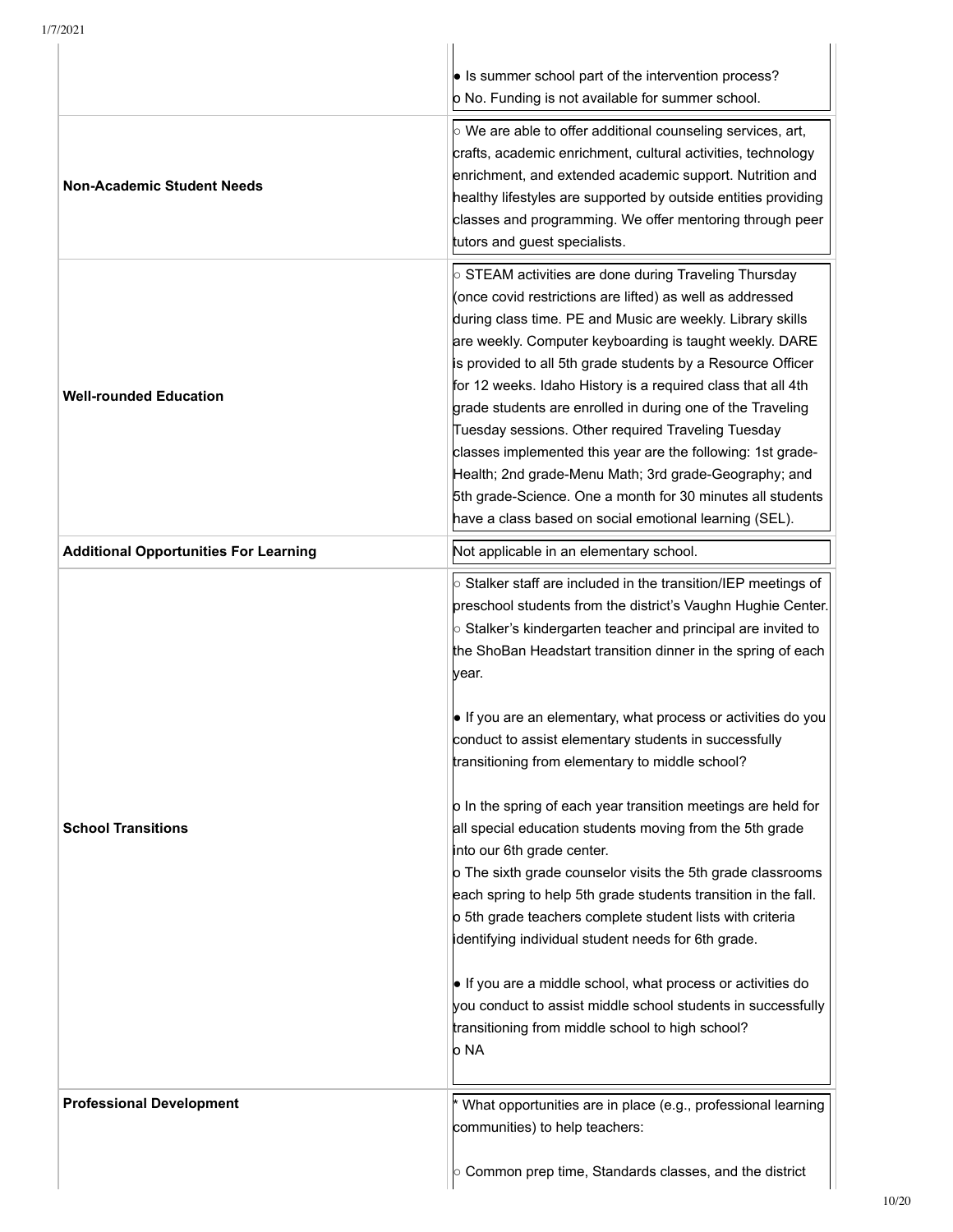offers no less than 6 transcripted hours per year.  $\circ$  The District provides ongoing professional development for all new curriculum.

 $\circ$  New teacher are required to attend several PD's presented by school interventionists and other teacher leaders. Any teacher in the district may attend the training if they chose to.

 $\bullet$  Reflect on and improve their instruction?

 $\circ$  Teachers conference individually with school administrator, high impact instructor or instructional coaches to meet heeds.

 $\circ$  Teachers are required to video their classroom teaching, then self-reflect and work on improving instruction.

• To use data from academic assessments to adjust instruction?

o Teachers are trained to use Milepost. Milepost is based on student data collected from a variety of sources. Data from formative, benchmark, and state summative assessments are used to compare individual students or whole classrooms. Using Mileposts additional features of Edify and GOORU, teachers can differentiate assignments and assessments for each student in the classroom. o Teachers use ISIP reports from Istations and Easy CBM reports to adjust intervention groups and develop individualized curriculum.

• To align curriculum and teaching and learning progressions across grade levels and subject areas? o Most underutilized resource in the district are the District Curriculum Diamonds. There are diamonds for each gradelevel and subject area. Not all Tier 3 students are SPED students. Various assessment options are shown on each of the diamonds.

o Curriculum maps are housed on the district website. The maps are used to prevent gaps and are aligned to the standards.

• Are PLCs well established and functioning? o PLC's are well established at Stalker Elementary. Currently, teachers facilitate the meetings. It is our goal for the upcoming year to use a more standardized form for ease of understanding within the school.

 $\bullet$  Is collaboration time built into the master schedule and the contract?

o Collaboration is built into the schedule. Each grade-level receives an hour and a half of common prep/PLC time weekly. Grade-level teams provide meeting notes to the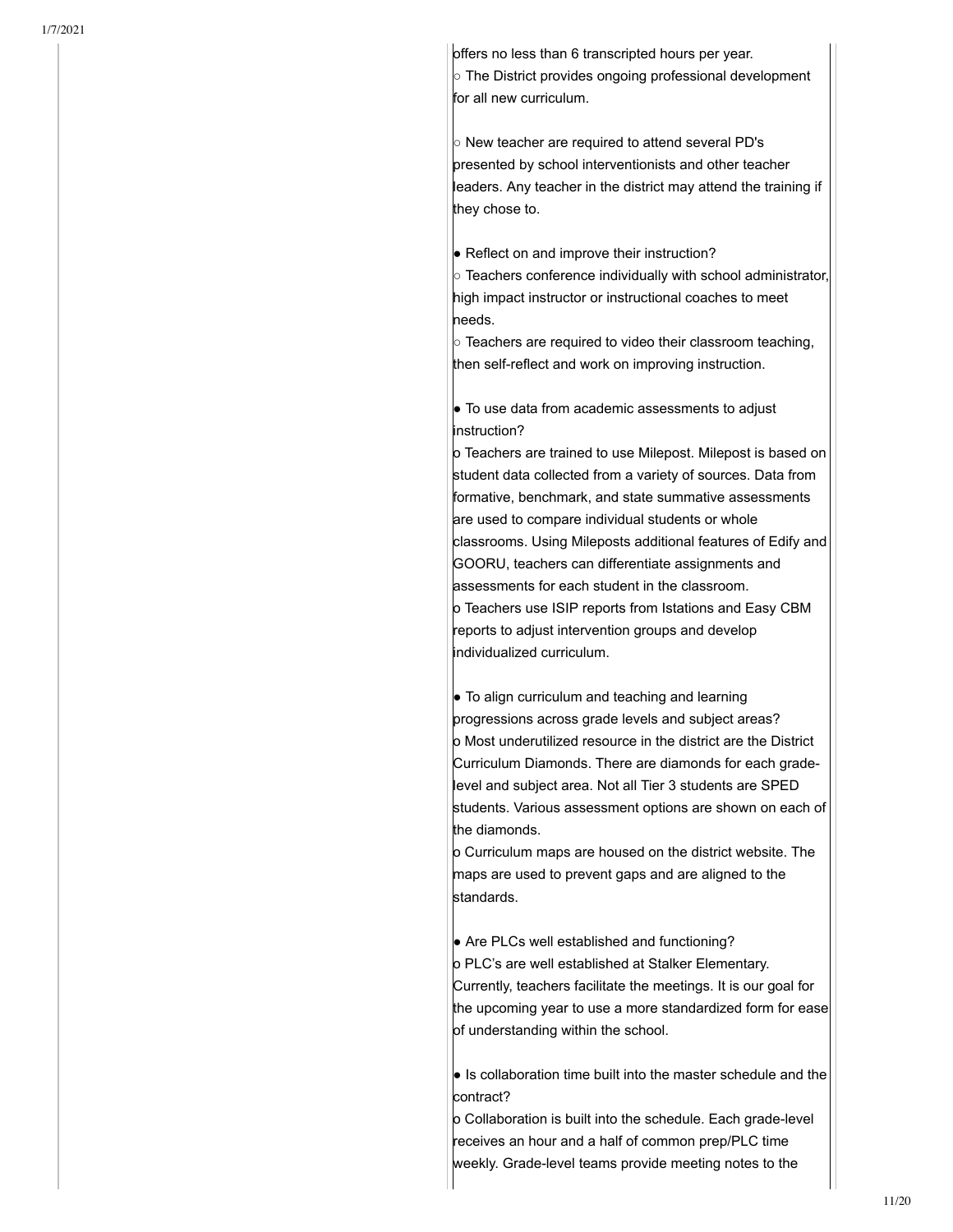administrator to address student, curriculum and other issues. School-wide and across grade-level PLC is also facilitated by the school's interventionist.

le How often do teachers and other instructional staff participate in school-based professional development? o The first Monday of each month a school level professional development is provided to the staff. These professional development topics are decided as a staff or by the school administrator.

• Who provides professional development? o Interventionists, teachers with a particular expertise, the principal, the Idaho State Department of Education, the publishing company of a newly adopted curriculum.

• In what professional development opportunities do paraprofessionals participate? o They participate in all training that pertains to their job and is conducted during their work hours.

• Are they invited to the same opportunities related to instruction that teachers are invited? **b** Yes, if it pertains to their job.

• What is the expectation of school leadership for participation in professional development activities? o School leadership is expected to attend all training provided. Some training may be optional, which is then their choice.

• How is this expectation communicated? o The principal conveys expectations, whether mandatory or not. An attendance roll is always taken.

• Is there an instructional coach (or similar position)? o No, Not for the 20-21 school year.

 $\bullet$  How are professional development decisions made? Who is involved?

o Principals discuss building needs in their leadership meetings. Schools conduct their needs assessment with Leadership Team, utilizing faculty input. PD is based on curriculum and teaching needs. Budget plays a role in opportunities, such as national trainers/ experts and purchase of professional texts.

• What is the relationship between professional development provided at the building level and the district? o PD at the building level is specific to our needs and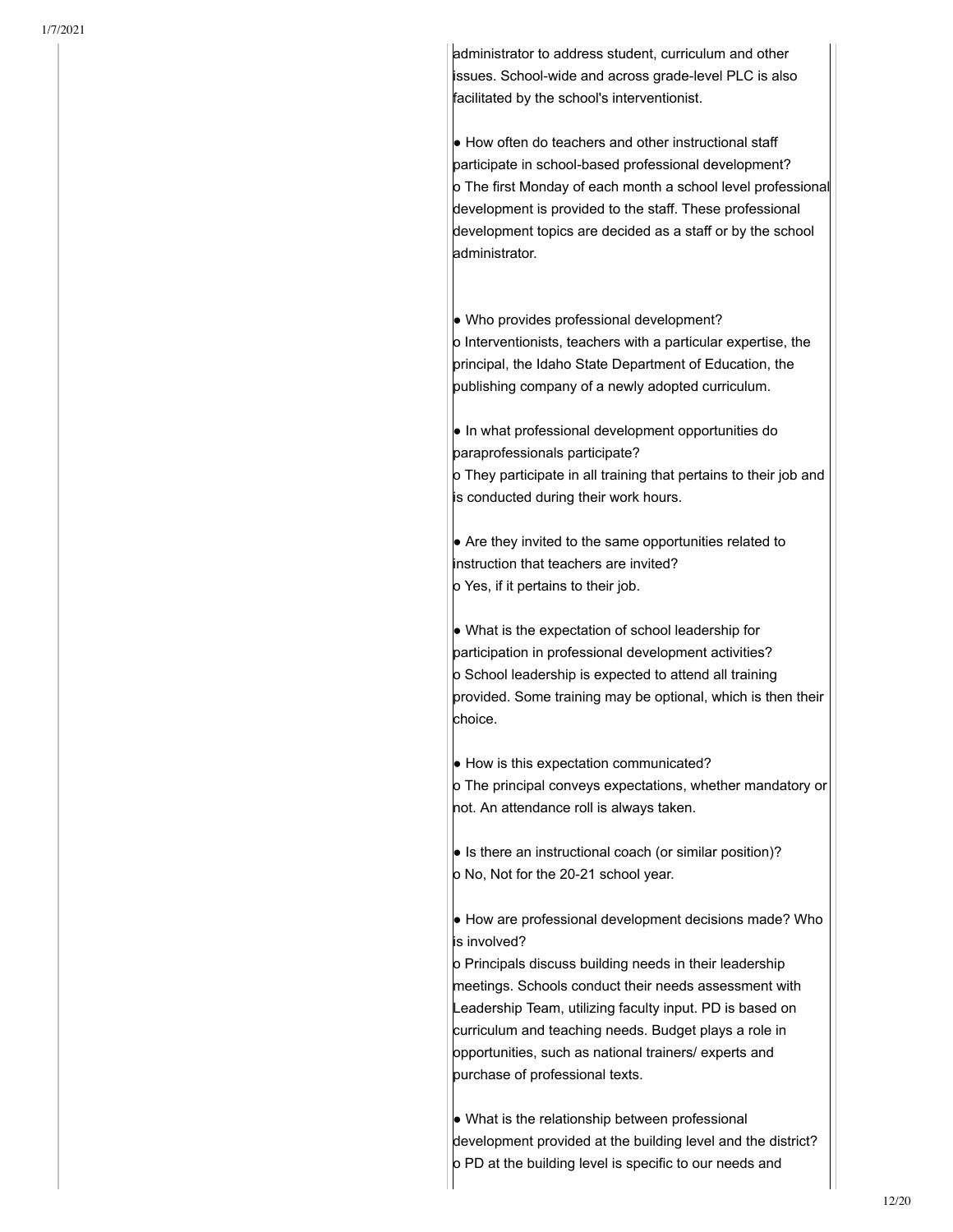|                                        | interests. PD at the District Level reflects District goals and                                                         |
|----------------------------------------|-------------------------------------------------------------------------------------------------------------------------|
|                                        | is broader, to encapsulate the interest of a wide range of<br>professionals as well as elementary and secondary levels. |
|                                        |                                                                                                                         |
|                                        | • How are professional development activities tied to                                                                   |
|                                        | students' academic achievement needs?                                                                                   |
|                                        | o Data is carefully considered to direct PD. It is one of the                                                           |
|                                        | basic drivers of PD decision making. Also considered is                                                                 |
|                                        | students' cultural and home environment backgrounds. PD                                                                 |
|                                        | works in tandem with faculty to meet all student needs.                                                                 |
|                                        | • How does the school monitor attendance for professional                                                               |
|                                        | development activities?                                                                                                 |
|                                        | o SAM sign in sheets are used at all professional                                                                       |
|                                        | development activities. Sign in is required for attendance                                                              |
|                                        | and credit hours for recertification.                                                                                   |
|                                        | <b>b</b> SAM sheets are on file for review.                                                                             |
|                                        | • Are sign-in sheets completed for each activity?                                                                       |
|                                        | o Yes, SAM sign-in sheets or PLC sign-in sheets are                                                                     |
|                                        | completed for each activity at Stalker Elementary.                                                                      |
|                                        |                                                                                                                         |
|                                        | • What professional development does the district/school                                                                |
|                                        | offer teachers/staff for English learner students?                                                                      |
|                                        | o The district requires all new teachers to the district to take                                                        |
|                                        | a SIOP course.                                                                                                          |
|                                        | o Professional Development training is provided by the                                                                  |
|                                        | district EL staff to individual schools or on an as needed<br>basis.                                                    |
|                                        | <b>p</b> ELL Book study of Strategies to Use in the Classroom is                                                        |
|                                        | available for all staff.                                                                                                |
|                                        |                                                                                                                         |
| <b>Family and Community Engagement</b> | Do you have a district policy and school plan in place?                                                                 |
|                                        |                                                                                                                         |
|                                        | ∣⊙ Yes                                                                                                                  |
|                                        | • How often are these reviewed?                                                                                         |
|                                        | o At least Annually                                                                                                     |
|                                        |                                                                                                                         |
|                                        | • To what extent are strategies for involving families in                                                               |
|                                        | students' education included?                                                                                           |
|                                        | o Various family days, such as, Cultural Day and the                                                                    |
|                                        | Community Resource Fair, Parent volunteers in classrooms,                                                               |
|                                        | Facebook Live, Weekly newsletters. School website. book                                                                 |
|                                        | fairs, parent teacher conferences, Back to School Night.                                                                |
|                                        |                                                                                                                         |
|                                        | o Through our District, Indian Education, Migrant, and EL                                                               |
|                                        | PACs, needs assessments, and parental input are given<br>monthly. Many of the topics of concern are attendance,         |
|                                        | health care, DACA, and graduation requirements.                                                                         |
|                                        | Stalker parent advisory group is authorized to provide input                                                            |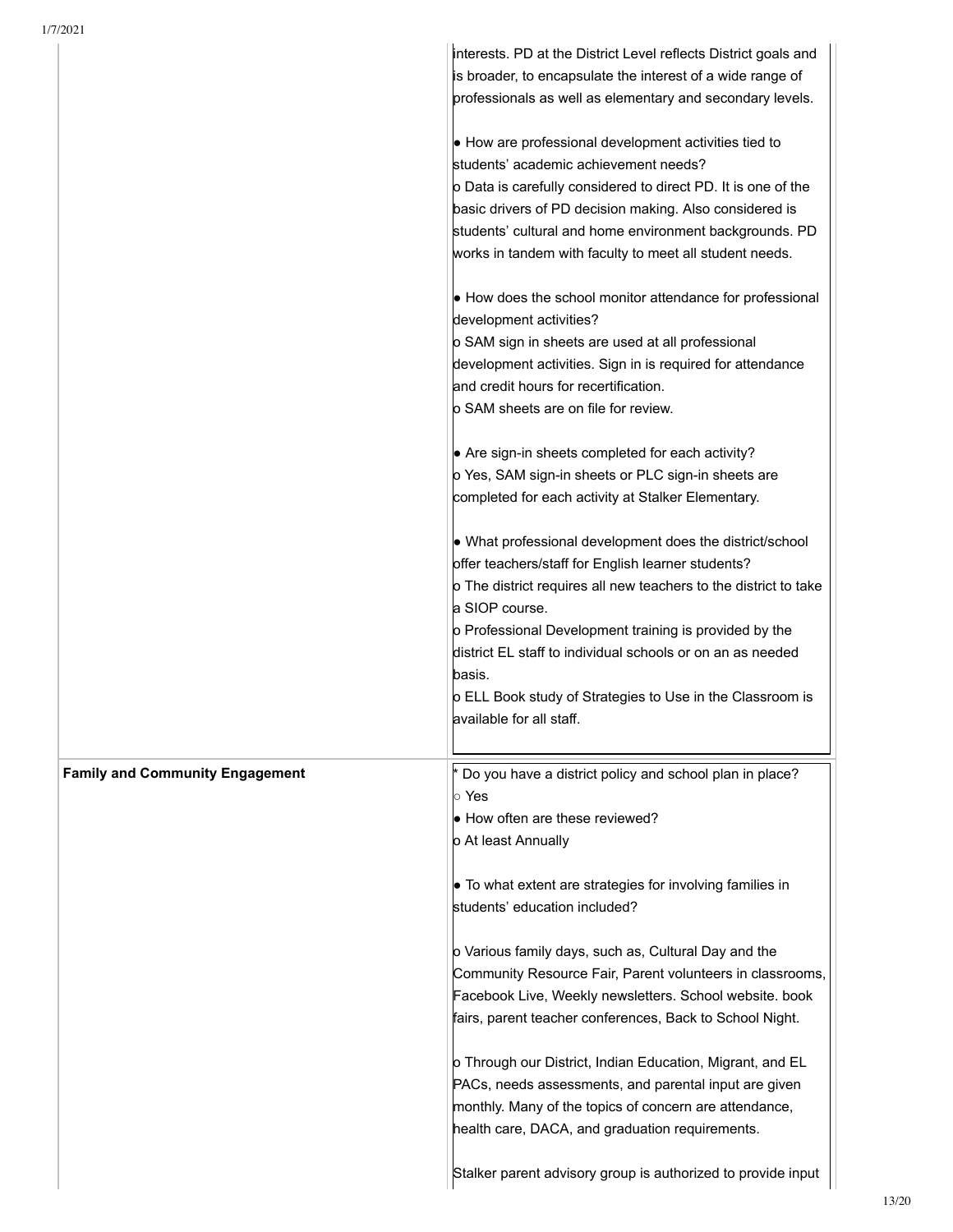| 1/7/2021                                                |                                                                                                                                                                                                                                                                                                                                                                                             |
|---------------------------------------------------------|---------------------------------------------------------------------------------------------------------------------------------------------------------------------------------------------------------------------------------------------------------------------------------------------------------------------------------------------------------------------------------------------|
|                                                         | on amendments and future Title 1 parent involvement<br>programs. The parent team develops and approves parent<br>involvement in school plans, including the school-parent<br>compact                                                                                                                                                                                                        |
|                                                         | • What strategies, such as family literacy services, are used<br>to increase family and community engagement?                                                                                                                                                                                                                                                                               |
|                                                         | o Community Resource Fair, ensure important school<br>communications are translated<br>o Each month, each district PAC as listed above, has a PAC<br>meeting that may address assessment, FAFSA, resumes,<br>GED classes, and collaborating with outside agencies and<br>resources.                                                                                                         |
|                                                         | $\bullet$ What is the process for disseminating the plan annually?<br>o faculty meetings, leadership meetings, letter to parents                                                                                                                                                                                                                                                            |
|                                                         | during registration, updated website, district policy<br>* What percentage of teachers meet state certification                                                                                                                                                                                                                                                                             |
|                                                         | requirements?                                                                                                                                                                                                                                                                                                                                                                               |
|                                                         | <b>b</b> 100% of Stalker teachers meet HQT status.                                                                                                                                                                                                                                                                                                                                          |
| <b>Recruitment and Retention of Effective Teachers</b>  | • What strategies are in place to recruit and retain effective<br>teachers, particularly in high need subjects?                                                                                                                                                                                                                                                                             |
|                                                         | o New teachers participate in several classes with District<br>Leader, Joy Mickelsen. Principals attend local job fairs to<br>recruit teachers, especially in "high need" subjects. The<br>principal assigns a mentor teacher to a new teacher. All<br>teachers are expected to support and fellowship new<br>teachers. PLC meetings are used to support all teachers,<br>hew and seasoned. |
| <b>Coordination and Integration With Other Programs</b> | Under the direction of the Federal Programs director, all<br>federal funding (Title I, Title II, Title IA, Title III, Title IIIC, Title<br>IV, and Title VI) works cooperatively to enhance student<br>achievement, post-secondary schooling, adult education,<br>McKinney-Vento students, Advanced Opportunities, and<br>Safe Schools.                                                     |
|                                                         | Stalker Elementary has access to family liaisons for EL,<br>Migrant, Indian Education and homeless students.                                                                                                                                                                                                                                                                                |

# **Plan Components**

1. Based on your Needs Assessment, describe and prioritize a few key needs in instruction and the school program. Write a SMART goal for each key need. Each goal must be written using the SMART process: Specific, Measurable, Attainable, Rigorous, and Time bound. Each goal should accelerate student outcomes toward state proficiency levels. Include Evidence Based Interventions for each Prioritized Need.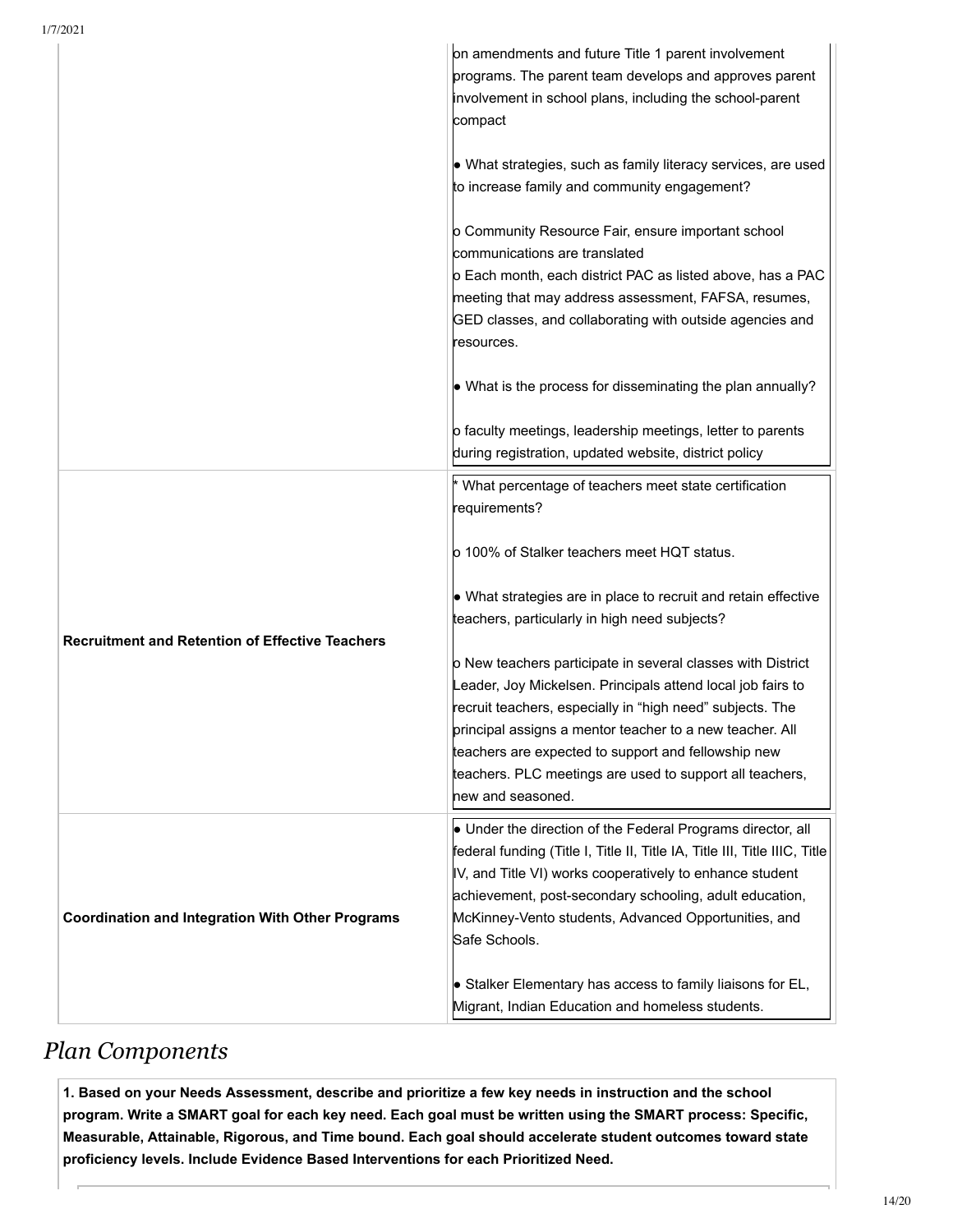## **Prioritized Needs**

T

|           | <b>Need Description:</b>                                                                                                                         |                                                                                                                                                                         |                                                                                                                                                                                                                                                                                                                                                                           |                                                                                                                                         |                                                                                                                                                                                                                                                                                                                  |                                                                                            |                                                                                                                                                                                          |                                                                                                                     |                                                                                                                                                                               |  |
|-----------|--------------------------------------------------------------------------------------------------------------------------------------------------|-------------------------------------------------------------------------------------------------------------------------------------------------------------------------|---------------------------------------------------------------------------------------------------------------------------------------------------------------------------------------------------------------------------------------------------------------------------------------------------------------------------------------------------------------------------|-----------------------------------------------------------------------------------------------------------------------------------------|------------------------------------------------------------------------------------------------------------------------------------------------------------------------------------------------------------------------------------------------------------------------------------------------------------------|--------------------------------------------------------------------------------------------|------------------------------------------------------------------------------------------------------------------------------------------------------------------------------------------|---------------------------------------------------------------------------------------------------------------------|-------------------------------------------------------------------------------------------------------------------------------------------------------------------------------|--|
|           |                                                                                                                                                  | We would like to increase<br>proficiency on ELA State<br>assessments. Focus on basic<br>reading skill in grades K-3,<br>remediation and comprehension in<br>grades 4-5. |                                                                                                                                                                                                                                                                                                                                                                           |                                                                                                                                         | <b>SMART Goal:</b><br>During the 2020-21 school year Stalker students will in grades<br>K-3 will show a 10% tier transition from a lower tier to a more<br>proficient tier. In grades 4-5 stalker students will have a grade<br>level average near the 50th percentile on the Easy CBM<br>MCRC spring benchmark. |                                                                                            |                                                                                                                                                                                          |                                                                                                                     | Remove                                                                                                                                                                        |  |
|           | <b>Evidence-Based Interventions: Discussion Topics</b>                                                                                           |                                                                                                                                                                         |                                                                                                                                                                                                                                                                                                                                                                           |                                                                                                                                         |                                                                                                                                                                                                                                                                                                                  |                                                                                            |                                                                                                                                                                                          |                                                                                                                     |                                                                                                                                                                               |  |
| Need      | <b>Intervention Strategy</b><br>Please include a detailed description of who<br>#<br>is going to do what, where, when and people<br>involved.    |                                                                                                                                                                         |                                                                                                                                                                                                                                                                                                                                                                           | What evidence level of<br>criteria does this<br>strategy meet?                                                                          |                                                                                                                                                                                                                                                                                                                  | How the<br><i>intervention</i><br>meets the<br>definition of<br>"Evidence<br><b>Based"</b> |                                                                                                                                                                                          | <b>Describe how</b><br>the<br>intervention<br>will be<br><b>monitored</b><br>and<br>evaluated for<br>effectiveness. | <b>Remove</b>                                                                                                                                                                 |  |
|           |                                                                                                                                                  | $1 -$<br>1                                                                                                                                                              | To begin the school year stalker<br>students will receive "push in" high<br>impact intervention, basic reading<br>skill will be assessed, practiced,<br>and progress recorded.<br>Remediation and comprehension<br>interventions will be added as the<br>school year progresses. students<br>will receive 90 minutes of<br>instructional level intervention per<br>lweek. |                                                                                                                                         | Moderate Evidence V                                                                                                                                                                                                                                                                                              |                                                                                            | <b>Interventions</b><br>will come<br>lfrom our<br>Core ELA<br><b>lcurriculum</b><br>land other<br>researched<br>based<br>programs,<br>including<br>Heggerty,<br>and Imagine<br>Learning. |                                                                                                                     | Teachers will<br>progress<br>monitor bi-<br>weekly.<br>Principal will<br>monitor<br>benchmarks<br>land discuss<br><b>student</b><br>progress<br>during formal<br>observations |  |
| Need<br>2 |                                                                                                                                                  |                                                                                                                                                                         | <b>Need Description:</b>                                                                                                                                                                                                                                                                                                                                                  |                                                                                                                                         | <b>SMART Goal:</b>                                                                                                                                                                                                                                                                                               |                                                                                            |                                                                                                                                                                                          |                                                                                                                     |                                                                                                                                                                               |  |
|           | We would like to increase<br>proficiency in math on state<br>lassessments.<br>Evidence-Based Interventions: Discussion Topics                    |                                                                                                                                                                         |                                                                                                                                                                                                                                                                                                                                                                           | During the 20-21 school year, Stalker grade level averages will<br>be near the 50th percentile on the EasyCBM CCSS math<br>lassessment. |                                                                                                                                                                                                                                                                                                                  |                                                                                            | Remove                                                                                                                                                                                   |                                                                                                                     |                                                                                                                                                                               |  |
|           | <b>Intervention Strategy</b><br>Please include a detailed<br>#<br>description of who is going to do<br>what, where, when and people<br>involved. |                                                                                                                                                                         | What evidence level of<br>criteria does this<br>strategy meet?                                                                                                                                                                                                                                                                                                            | How the<br>intervention<br>meets the<br>definition of<br>"Evidence<br><b>Based"</b>                                                     |                                                                                                                                                                                                                                                                                                                  |                                                                                            | Describe how the<br>intervention will be<br>monitored and<br>evaluated for<br>effectiveness.                                                                                             | Remove                                                                                                              |                                                                                                                                                                               |  |
|           |                                                                                                                                                  | 2-<br>1                                                                                                                                                                 | Push-in High Impact<br>intervention will take place                                                                                                                                                                                                                                                                                                                       |                                                                                                                                         | Moderate Evidence V                                                                                                                                                                                                                                                                                              | The majority<br>of the                                                                     |                                                                                                                                                                                          |                                                                                                                     | Teachers will<br>progress monitor bi-                                                                                                                                         |  |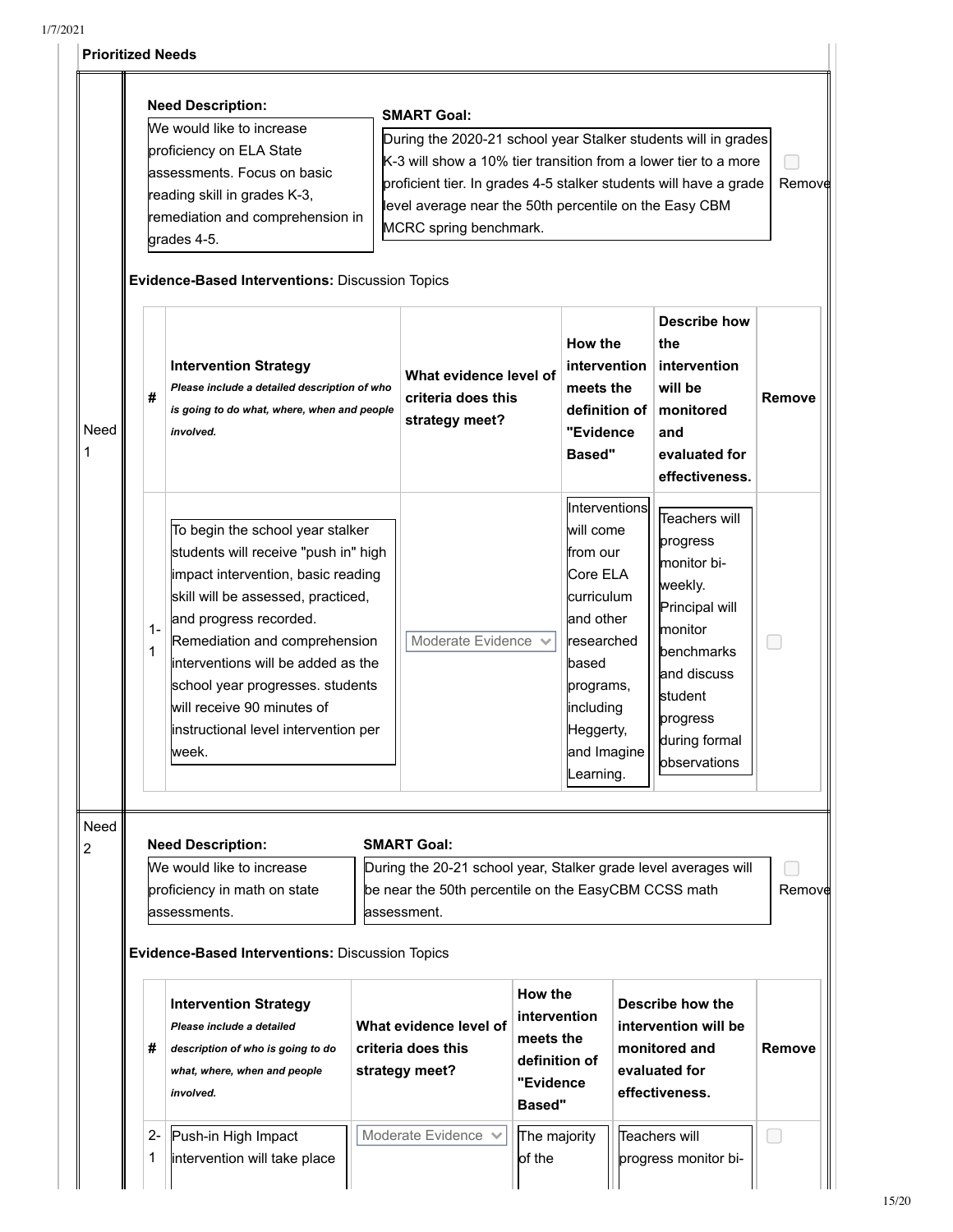| in basic math skills.      |
|----------------------------|
| Intervention material will |
| come from the Core Math    |
| curriculum and Imagine     |
| Math.                      |
|                            |

| intervention  | weekly. Principal will |  |
|---------------|------------------------|--|
|               | monitor benchmarks     |  |
| materials are |                        |  |
| from research | and discuss student    |  |
| based         | progress during        |  |
| curriculum    | formal observations    |  |
| programs.     |                        |  |

2. Identify the resource inequities which are barriers to improving student outcomes.

training/professional development

Materials for interventions

sufficient staff

#### 3. Provide the URL where this plan will be publicly available:

NOTE: A copy of this plan must be made available in hard copy upon request.

www.bfsdstalker.org

4. Describe how the Schoolwide Improvement Plan (SWIP) will be monitored and evaluated for

effectiveness. Discussion Topics

The SWIP Plan will be monitored each benchmark period (September, January and May). The plan will be posted on the school website. The plan will be presented to staff at the beginning and end of each school year. Changes will be made based on academic student achievement.

# **Upload Files**

#### **Files**

o School parent compact 20-21.docx

# Assurance

# **ASSURANCE**

#### EVERY STUDENT SUCCEEDS ACT (ESSA)

Each school the Local Educational Agency proposes to serve will receive all of the State and local funds it would have received in the absence of funds received under this section. Sec. 1003 (e) (2).

#### GENERAL ASSURANCES ESSA, Sec. 8306 (a)

The LEA, pursuant to section 8306 (a) of every Student Succeeds Act, hereby agrees to the following assurances-

- 1. Each such program will be administered in accordance with all applicable statutes, regulations, program plans, and applications;
- 2. The control of funds provided under each such program and title to property acquired with program funds will be in a public agency or in a eligible private agency, institution, organization, or Indian tribe, if the law authorizing the program provides for assistance to those entities; and (B) the public agency, eligible private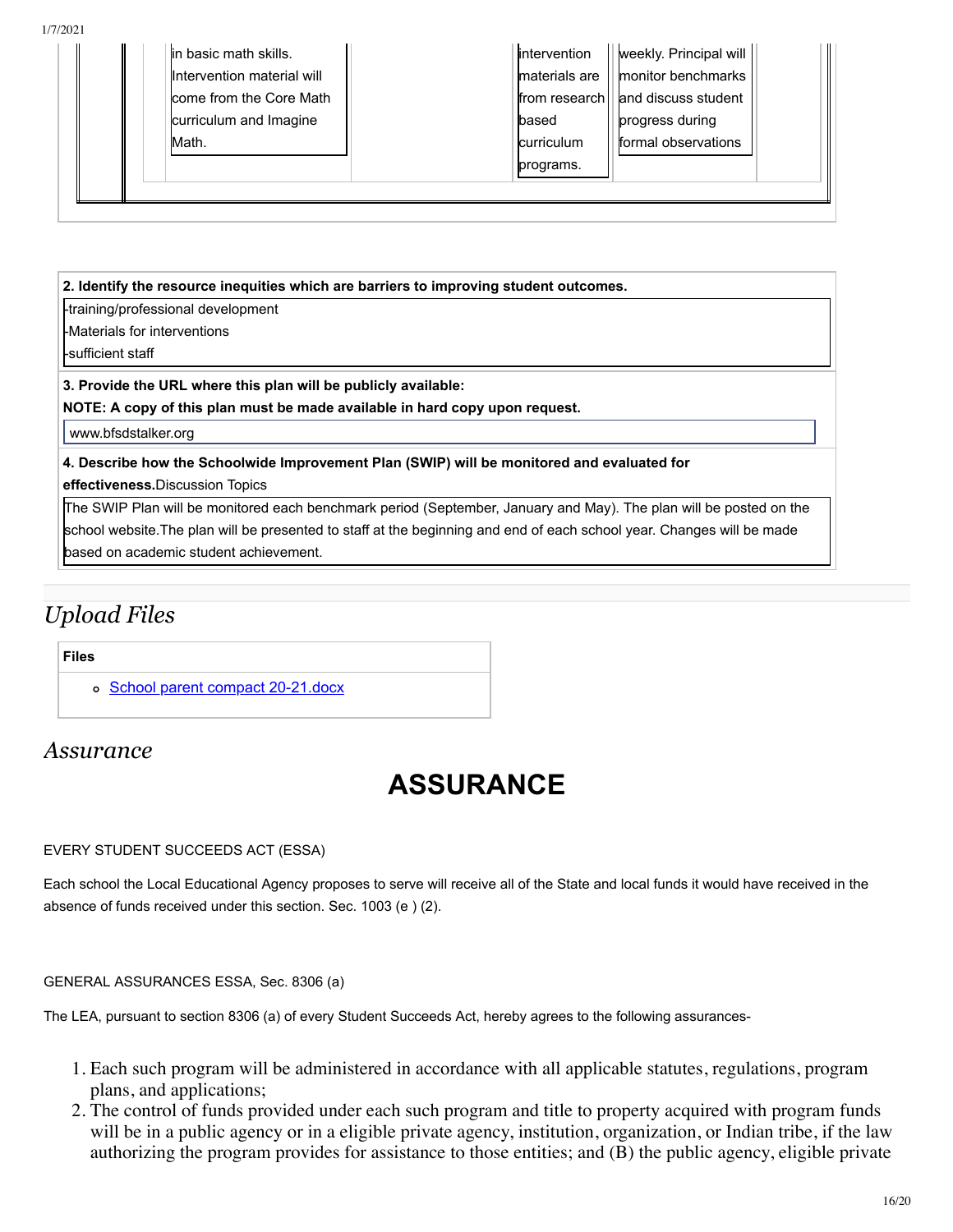agency, institution, or organization, or Indian tribe will administer the funds and property to the extent required by the authorizing statutes;

- 3. Each applicant will adopt and use proper methods of administering each such program, including (A) the enforcement of any obligations imposed by law on agencies, institutions, organizations, and other recipients responsible for carrying out each program; and (B) the correction of deficiencies in program operations that are identified through audits, monitoring, or evaluation;
- 4. The applicant will cooperate in carrying out any evaluation of each such program conducted by or for the State educational agency, the Secretary, or other Federal officials;
- 5. The applicant will use such fiscal control and fund accounting procedures as will ensure proper disbursement of, and accounting for, Federal funds paid to the applicant under each such program;
- 6. The applicant will  $-$ 
	- A. submit such reports to the State Educational Agency (which shall make the reports available to the Governor) and the Secretary as the State educational agency and Secretary may require to enable the State educational agency and the Secretary to perform their duties under each such program; and
	- B. maintain such records, provide such information, and afford such access to the records as the State educational agency (after consultation with the Governor) or the Secretary may reasonably require to carry out the State educational agency's or the Secretary's duties; and
- 7. Before the application was submitted, the applicant afforded a reasonable opportunity for public comment on the application and considered such comment.

# **CIVIL RIGHTS** SCHOOL PRAYER. ESSA. Sec. 8524 (b)

The LEA certifies that the LEA has no policy that would prevent, or otherwise denies participation in, constitutionally protected prayer in public elementary schools and secondary schools, as detailed in the guidance required under subsection (a) of Section 8524 of ESSA.

## **DISCRIMINATION**

The applicant assures that it will comply with the nondiscrimination provisions relating to programs and activities receiving federal financial assistance as contained in Title VI of the Civil Rights Act of 1964, as amended, 42 USC §2000d et seq., prohibiting discrimination on the basis of race, color, or national origin; Section 504 of the Rehabilitation Act of 1973, as amended, 29 USC §794, prohibiting discrimination on the basis of handicap;

Title IX of the Education Amendments of 1972, as amended, 20 USC §1681 et seq., prohibiting discrimination on the basis of sex; and the Age Discrimination Act of 1975, as amended, 42 USC §6101 et seq., prohibiting discrimination on the basis of age; and all regulations, guidelines, and standards lawfully adopted under the above statutes by the U.S. Department of Education.

The applicant assures that it will comply with Title IX of the Education Amendments of 1972 20 U.S.C. §1681. No person in the United States shall, on the basis of sex, be excluded from participation in, be denied the benefits of, or be subjected to discrimination under any education program or activity receiving federal financial assistance.

## LOBBYING; DEBARMENT, SUSPENSION AND OTHER RESPONSIBILITY MATTERS; AND DRUG-FREE WORKPLACE **REQUIREMENTS**

Applicants should refer to the regulations cited below to determine the certification to which they are required to attest. Applicants should also review the instructions for certification included in the regulations before completing this form. Signature of this form provides for compliance with certification requirements under 34 CFR Part 82, "New Restrictions on Lobbying," 2 CFR Part 180 (OMB Guidelines to Agencies on Government Wide Debarment and Suspension (Non-procurement), as adopted at 2 CFR Part 3485", and C.F.R. 200-212 Subpart C Certification regarding Debarment, Suspension, Ineligibility and Voluntary Exclusion-Lower Tier Covered Transactions. The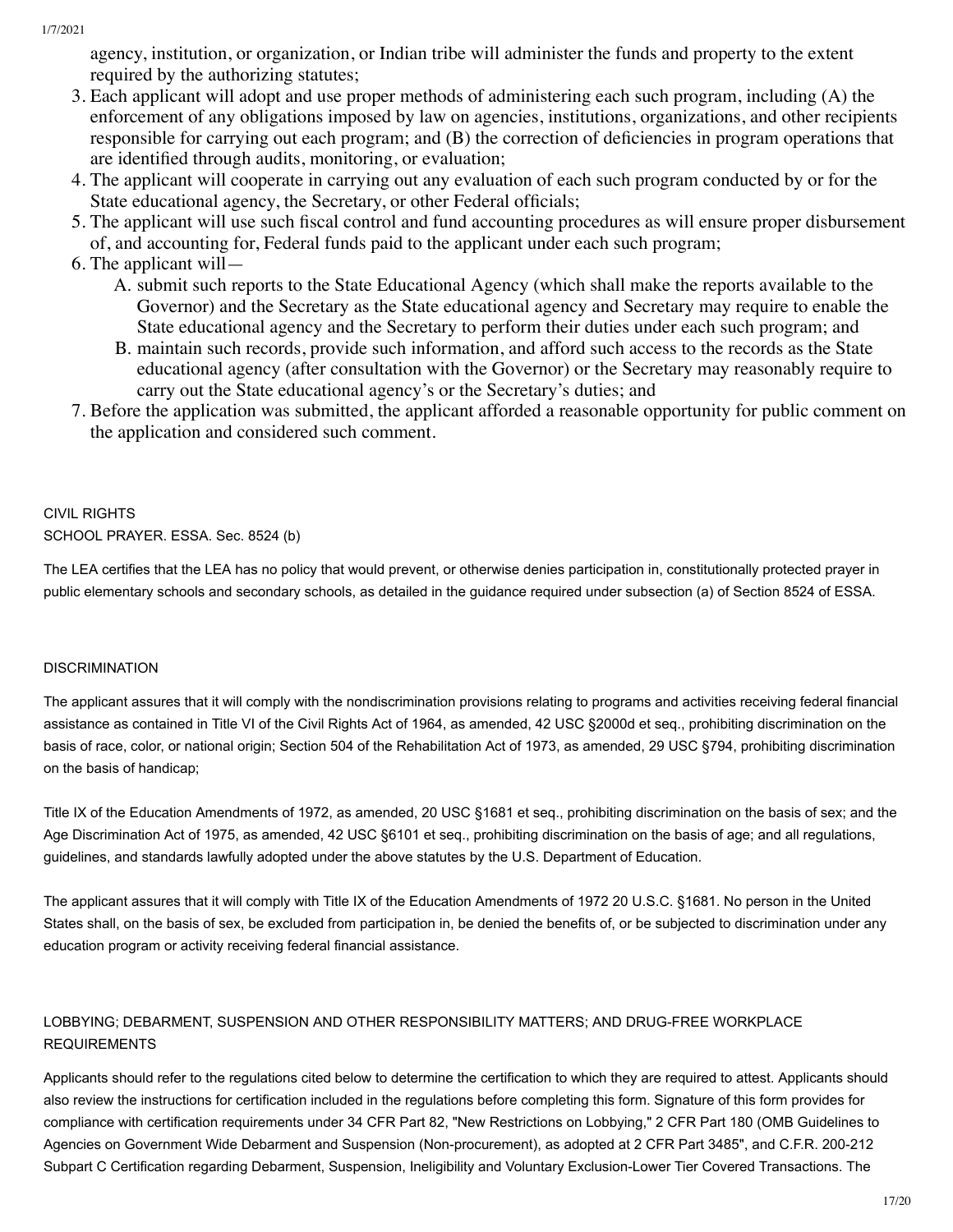#### $1/7/2021$

certifications shall be treated as a material representation of fact upon which reliance will be placed when the Department of Education determines to award the covered transaction, grant, or cooperative agreement.

#### 1. LOBBYING

As required by Section 1352, Title 31 of the U.S. Code, and implemented at 34 CFR Part 82, for persons entering into a grant or cooperative agreement over \$100,000, as defined at 34 CFR Part 82, Sections 82.105 and 82.110, the applicant certifies that:

- a. No Federal appropriated funds have been paid or will be paid, by or on behalf of the undersigned, to any person for influencing or attempting to influence an officer or employee of any agency, a Member of Congress, an officer or employee of Congress, or an employee of a Member of Congress in connection with the making of any Federal grant, the entering into of any cooperative agreement, and the extension, continuation, renewal, amendment, or modification of any Federal grant or cooperative agreement;
- b. If any funds other than Federal appropriated funds have been paid or will be paid to any person for influencing or attempting to influence an officer or employee of any agency, a Member of Congress, an officer or employee of Congress, or an employee of a Member of Congress in connection with this Federal grant or cooperative agreement, the undersigned shall complete and submit Standard Form - LLL, "Disclosure Form to Report Lobbying," in accordance with its instructions;
- c. The undersigned shall require that the language of this certification be included in the award documents for all subawards at all tiers (including subgrants, contracts under grants and cooperative agreements, and subcontracts) and that all subrecipients shall certify and disclose accordingly.

## 2. DEBARMENT, SUSPENSION, AND OTHER RESPONSIBILITY MATTERS

As required by Executive Order 12549, Debarment and Suspension, and implemented at 2 CFR Part 180, as adopted at 2 CFR Part 3485, for prospective participants in primary covered transactions.

- A. The applicant certifies that it and its principals:
	- a. Are not presently debarred, suspended, proposed for debarment, declared ineligible, or voluntarily excluded from covered transactions by any Federal department or agency;
	- b. Have not within a three-year period preceding this application been convicted of or had a civil judgment rendered against them for commission of fraud or a criminal offense in connection with obtaining, attempting to obtain, or performing a public (Federal, State, or local) transaction or contract under a public transaction; violation of Federal or State antitrust statutes or commission of embezzlement, theft, forgery, bribery, falsification or destruction of records, making false statements, or receiving stolen property;
	- c. Are not presently indicted for or otherwise criminally or civilly charged by a governmental entity (Federal, State, or local) with commission of any of the offenses enumerated in paragraph (2)(b) of this certification: and
	- d. Have not within a three-year period preceding this application had one or more public transaction (Federal, State, or local) terminated for cause or default; and
- B. Where the applicant is unable to certify to any of the statements in this certification, he or she shall attach an explanation to this application.

#### 3. DRUG-FREE WORKPLACE (GRANTEES OTHER THAN INDIVIDUALS)

As required by the Drug-Free Workplace Act of 1988, and implemented at 34 CFR Part 84, Subpart F, for grantees, as defined at 34 CFR Part 84, Sections 84.605 and 84.610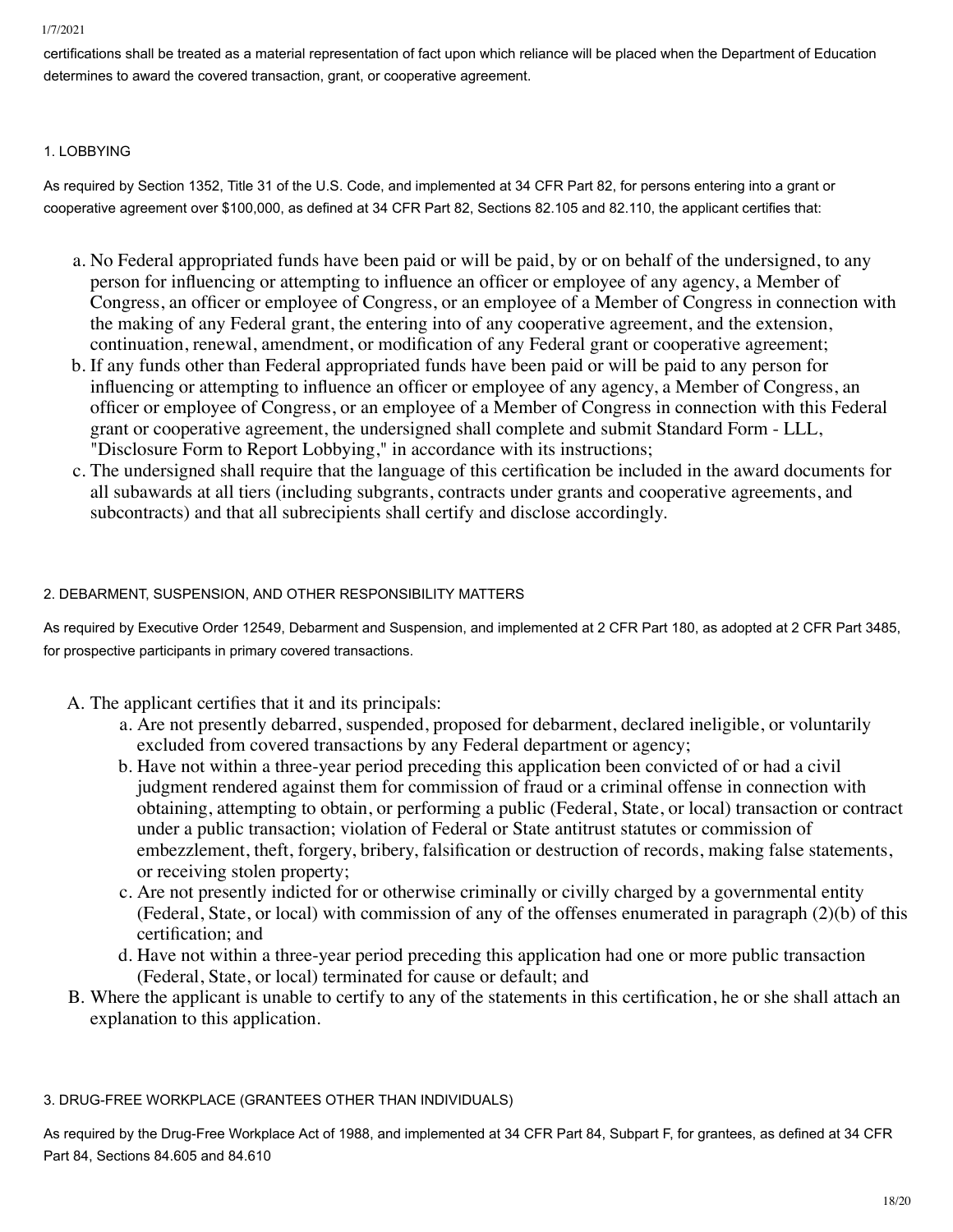1//2021

- A. The applicant certifies that it will or will continue to provide a drug-free workplace by:
	- a. Publishing a statement notifying employees that the unlawful manufacture, distribution, dispensing, possession, or use of a controlled substance is prohibited in the grantee's workplace and specifying the actions that will be taken against employees for violation of such prohibition;
	- b. Establishing an on-going drug-free awareness program to inform employees about:
		- 1. The dangers of drug abuse in the workplace;
		- 2. The grantee's policy of maintaining a drug-free workplace;
		- 3. Any available drug counseling, rehabilitation, and employee assistance programs; and
		- 4. The penalties that may be imposed upon employees for drug abuse violations occurring in the workplace;
	- c. Making it a requirement that each employee to be engaged in the performance of the grant be given a copy of the statement required by paragraph  $(a)$ ;
	- d. Notifying the employee in the statement required by paragraph (a) that, as a condition of employment under the grant, the employee will:
		- 1. Abide by the terms of the statement; and
		- 2. Notify the employer in writing of his or her conviction for a violation of a criminal drug statute occurring in the workplace no later than five calendar days after such conviction;
	- e. Notifying the agency, in writing, within 10 calendar days after receiving notice under subparagraph  $(d)$  $(2)$  from an employee or otherwise receiving actual notice of such conviction. Employers of convicted employees must provide notice, including position title, to: Director, Grants Policy and Oversight Staff, U.S. Department of Education, 400 Maryland Avenue, S.W. (Room 3652, GSA Regional Office Building No. 3), Washington, DC 20202-4248. Notice shall include the identification number(s) of each affected grant;
	- f. Taking one of the following actions, within 30 calendar days of receiving notice under subparagraph  $(d)(2)$ , with respect to any employee who is so convicted:
		- 1. Taking appropriate personnel action against such an employee, up to and including termination, consistent with the requirements of the Rehabilitation Act of 1973, as amended; or
		- 2. Requiring such employee to participate satisfactorily in a drug abuse assistance or rehabilitation program approved for such purposes by a Federal, State, or local health, law enforcement, or other appropriate agenc\;
	- g. Making a good faith effort to continue to maintain a drug-free workplace through implementation of paragraphs  $(a)$ ,  $(b)$ ,  $(c)$ ,  $(d)$ ,  $(e)$ , and  $(f)$ .

## DRUG-FREE WORKPLACE (GRANTEES WHO ARE INDIVIDUALS)

As required by the Drug-Free Workplace Act of 1988, and implemented at 34 CFR Part 84, Subpart F, for grantees, as defined at 34 CFR Part 84, Sections 85.605 and 85.610-

- A. As a condition of the grant, I certify that I will not engage in the unlawful manufacture, distribution, dispensing, possession, or use of a controlled substance in conducting any activity with the grant; and
- B. If convicted of a criminal drug offense resulting from a violation occurring during the conduct of any grant activity, I will report the conviction, in writing, within 10 calendar days of the conviction, to: Director, Grants Policy and Oversight Staff, Department of Education, 400 Maryland Avenue, S.W. (Room 3652, GSA) Regional Office Building No. 3), Washington, DC 20202-4248. Notice shall include the identification  $number(s)$  of each affected grant.

#### UNIFORM GRANT GUIDANCE

1. The LEA assures that Federal funds will be used in accordance with the Code of Federal Regulations 2 (C.F.R.) Part 200, Subpart D-Post Federal Award Requirements, and Subpart E-Cost Principles and